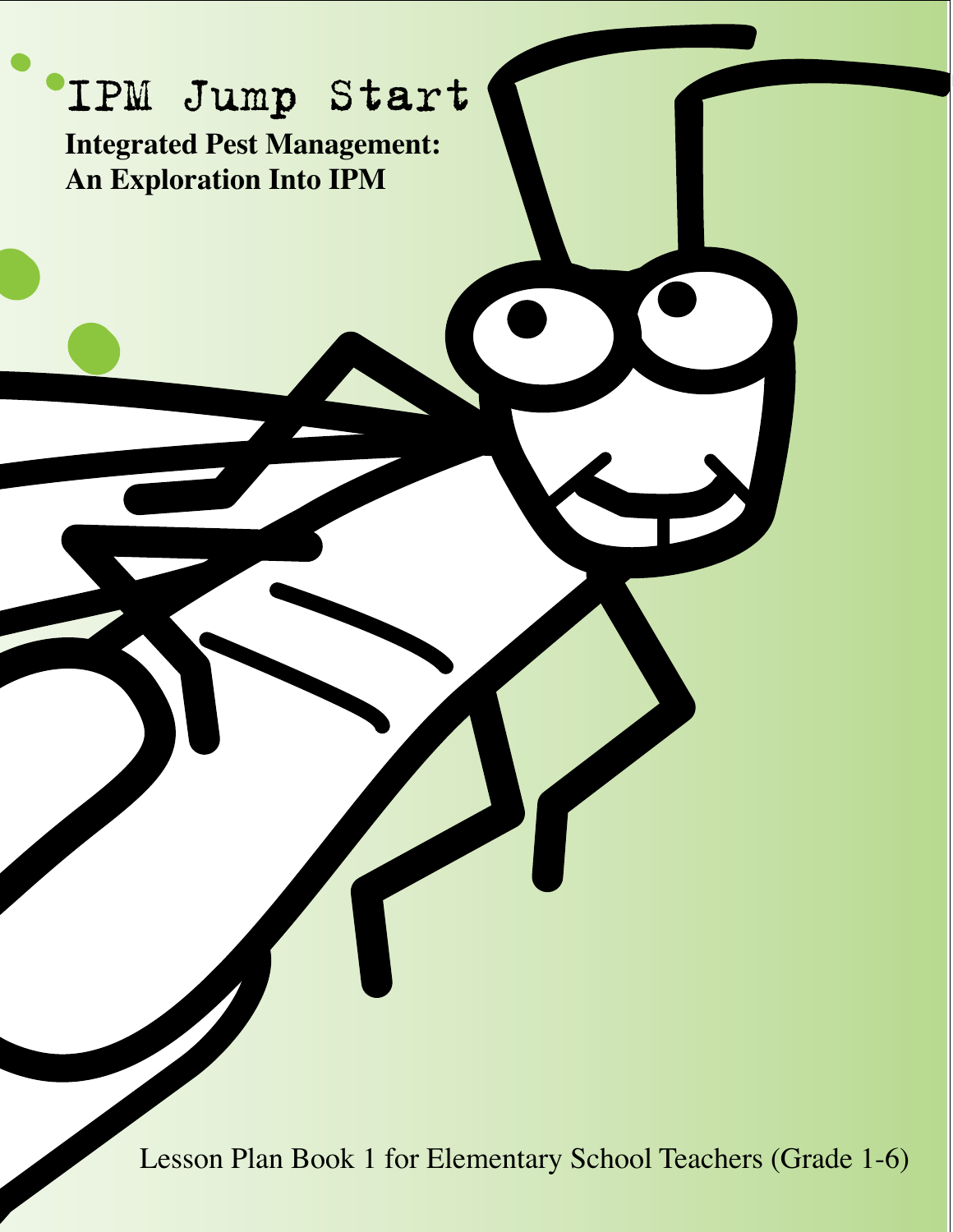### Collaborators



#### *Pennsylvania Contributors Include:*

- Patricia Vathis, Environmental and Ecology Curriculum Advisor, Pennsylvania Department of Education
- Lyn Garling, Education Specialist, PA IPM
- Amber Gray, IPM Curriculum Development Assistant, PA IPM
- Kristie Auman-Bauer, Public Relations and Outreach Coordinator, PA IPM
- Ed Rajotte, PA IPM Coordinator/Penn State
- Laird Design and Graphic Services: Tom Laird and Garo Goodrow

"IPM Jump Start" is a resource for PA teachers of grades K-6 to teach **Pennsylvania Academic Standards in Environment and Ecology**, section 4.5.4 "Integrated Pest Management (IPM)". For more academic standard information, see the back cover and visit http://pde.state.pa.us.

The Pennsylvania State Assessment Test will assess proficiency in the Science and Technology Standards as well as Environment and Ecology Standards for

students in grades 4, 8, and 11. It is imperative that quality standards-based materials be available to our schools. The Department of Education's Office of Environment and Ecology endorses these materials for teachers to use in helping to meet the standard areas of Integrated Pest Management, Ecosystems and Their Interactions, and Environmental Health.

#### *PA IPM Collaborators in Education*

The PA IPM Program is a collaboration between Penn State College of Agriculture and the Pennsylvania Department of Agriculture. Additionally, signatories to a Memorandum of Understanding collaboratively promote IPM education in schools including IPM curriculum and implementation. Collaborators include Penn State Colleges of Agricultural Sciences and Education and the Pennsylvania Departments of Education; Health; Agriculture; Environmental Protection; and Conservation and Natural Resources. For more information, visit the PA IPM web site at http://www. paipm.org.

The Pennsylvania Department of Education provided seed funding that made this publication possible. Financial support also provided by the PA IPM Program.

Penn State College of Agricultural Sciences research, extension, and resident education programs are funded in part by Pennsylvania counties, the Commonwealth of Pennsylvania, and the U. S. Department of Agriculture.

This publication is available for download at **PAIPM.ORG**



**College of Agricultural Sciences**



Pennsylvania Department of AGRICULTURE



Inspiring productive, fulfilled, life-long learners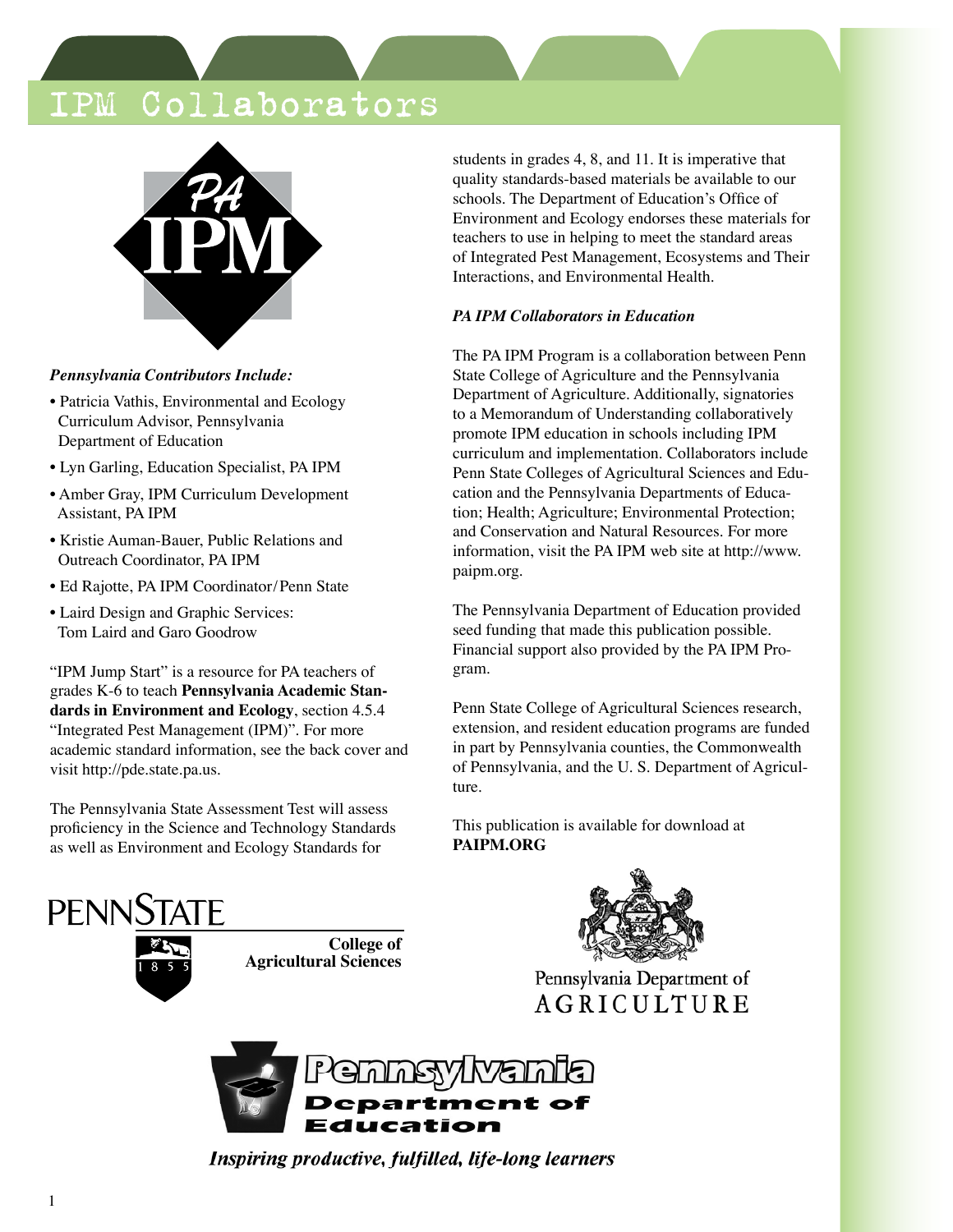**As an educator**, being expected to teach something you may be unfamiliar with can be intimidating, difficult and overwhelming. As Pennsylvania adopts new education standards, many educators are being put in this type of situation, especially when asked to teach *Integrated Pest Management (IPM)*. IPM is a scientifically-based decision-making process that incorporates a variety of technological and management tactics to achieve long-term, environmentally sound pest suppression. Basically, it's common-sense pest control. Although IPM is usually taught in the science classroom, it lends itself very well to other disciplines including social studies, reading, math, history, and economics. Having a basic understanding of IPM and how to incorporate it into a learning environment can benefit all educators, regardless of the discipline taught.

To begin understanding IPM, consider each term individually. "Integrate" means to bring multiple parts together into a unified whole. A "pest" is an organism that humans feel is in an undesirable location. "Management" refers to controlling or handling a pest problem, not necessarily exterminating the pest population. So, IPM involves using a variety of tactics to keep a pest organism at an acceptable population level, at a specific location.

Six Steps of Integrated Pest Management

- 1. Properly identify the pest.
- 2. Understand the biology of the pest and the host.
- 3. Monitor the environment to determine pest levels.
- 4. Determine the *action threshold*.
- 5. Choose tactics.
- 6. Evaluate the results.

When a pest is sighted, it doesn't automatically mean treatment is necessary. The six steps of IPM help determine if there is truly a pest problem, and if so, the pyramid of tactics provides insight on how to treat the problem.

In the pyramid on the following page, the colors black or dark gray (green in color copies) indicate the safer levels of treatment and the tactics that should be tried first before advancing up the pyramid. As you move up the pyramid the color becomes light gray (red in color copies) indicating you should stop and evaluate the tactic that's going to be used, read all labels properly, and have adult supervision if applicable. Additionally, there are two arrows on the left of the pyramid. The one closest to the pyramid indicates the level of *toxicity*, which increases while moving up the pyramid. The **conventional** chemicals are the most toxic tactics available when combating pests, while the **cultural** tactics are not toxic. The second arrow along the left side shows **prevention** verses **intervention**. As you move up the pyramid and the tactics increase in toxicity, the pest situation is often times to the point of intervention, not prevention. A key component to Integrated Pest Management is to incorporate tactics that will prevent pests from becoming a problem.

IPM is not a difficult concept to understand, and it relates to everyone. Every person has had experience at one time or another with some sort of pest. Many people already use IPM to prevent or manage pests and don't even realize it. Whether it's cleaning up crumbs on the counter, removing water sources, using a fly swatter, setting a mouse trap, or closing the screen door, it's all IPM. Using science and technological advancements to find safer, less toxic ways to prevent and manage pests is vital to maintaining human and environmental health. Individuals have the responsibility to make wise, educated decisions when managing pests, because the decision of one person will affect many.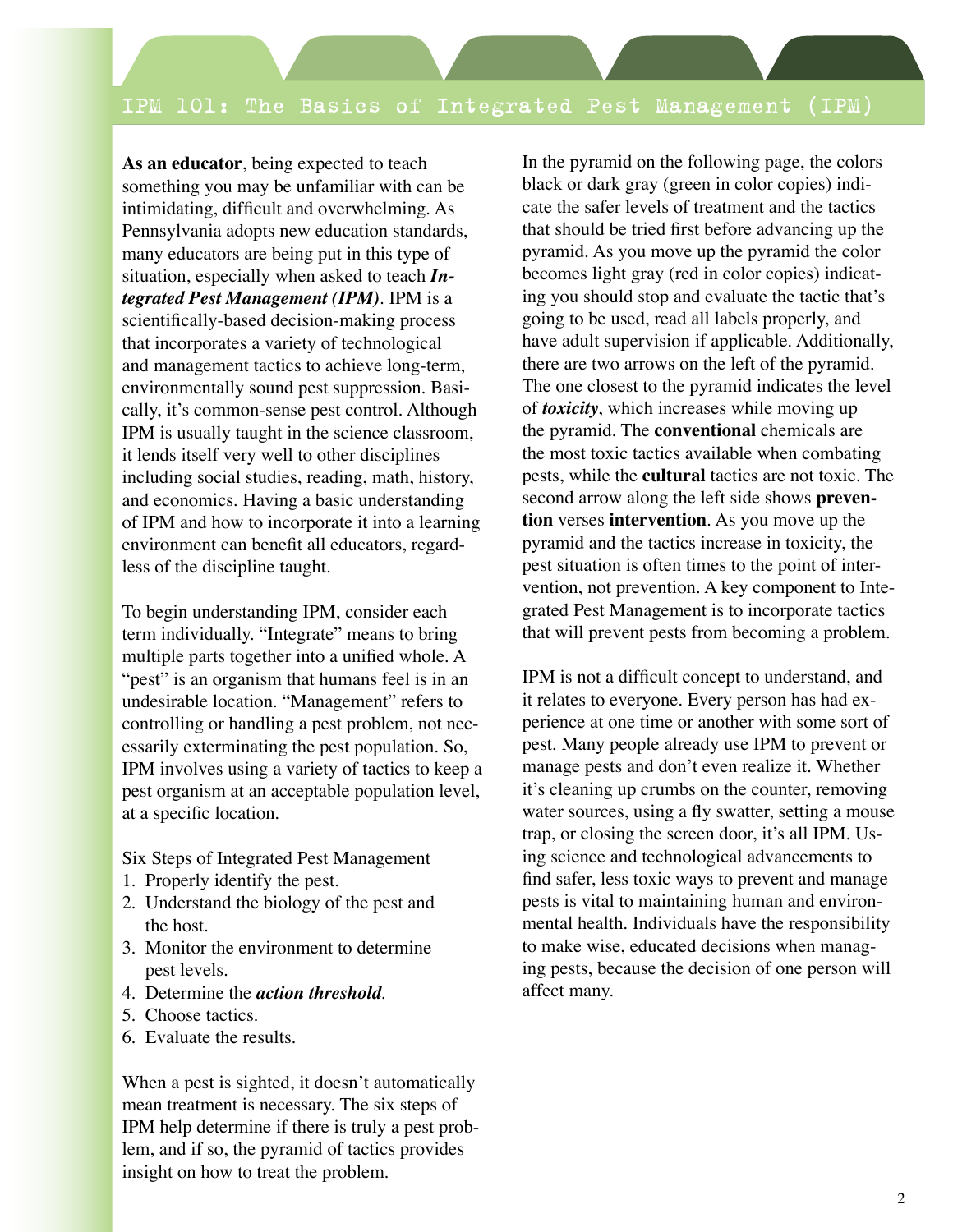

for Inside Buildings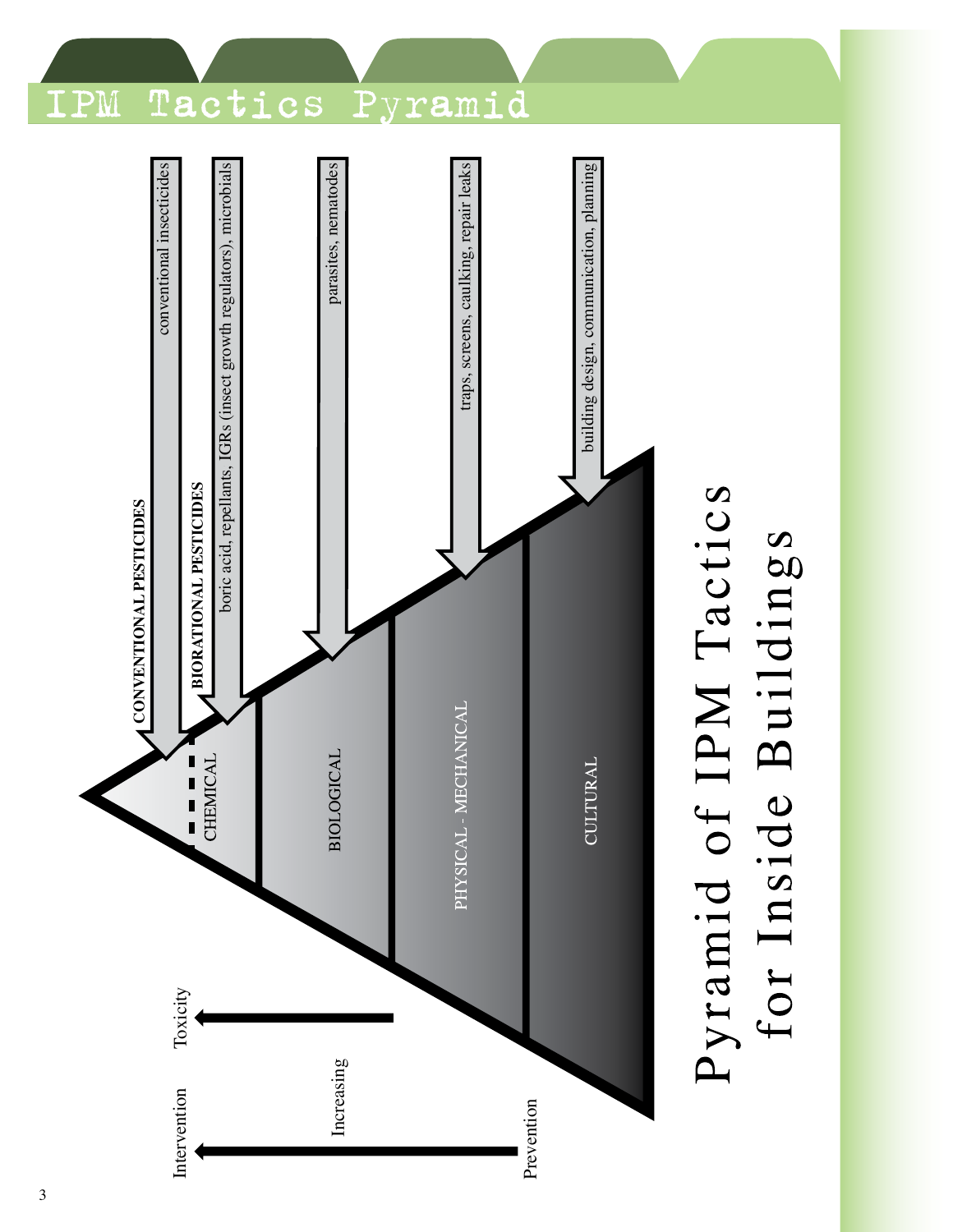## What Is A Pest?

A rabbit can make a wonderful pet, but can also cause problems in a garden by eating the lettuce. Should the rabbit be considered a *pest*? This activity is designed to bring up questions in a group setting and allow the participants to clarify what, when, where and why a certain organism is or is not considered a pest.

- **Suggested Level(s):** Grades K-6 Adaptable for other grades
- **Subject(s):** Environment & Ecology, Math, Arts & Humanities

### **Standards:**

*Environment & Ecology* 4.5: Integrated Pest Management (IPM)

### *Math*

2.2: Computation and Estimation

*Arts & Humanities* 9.1: Production, Performance & Exhibition of Dance, Music, Theatre, & Visual Arts

### **Skills:**

Critical thinking, Integrating, Discussing, Presenting, Comparing and contrasting, Classifying



Digital camera, software & printer to print pictures from camera

### **Materials:**

- Pencil/Pen
- Paper
- Overhead or white board

### **Time Consideration:**

Preparation: 5-10 minutes Activity: 30-50 minutes

### Objective(s):

Students will...

- understand and be able to explain that "pest" is a human construct rather than a "natural" category
- explore the wide range of organisms that can potentially be "pests"
- compare and contrast the different roles organisms have besides pestering humans
- discuss varying points of view on when a certain organism is and is not a pest
- describe how management of a particular organism will depend upon a person's perspective

### Assessment Opportunities:

Either assign or have students choose an organism from the class list of pests. Instruct students to draw two detailed pictures: the first picture with the organism in an environment where it is considered a pest and the second picture with the organism in an environment where it is not considered a pest. Using the completed drawings, have the students answer the following questions in their own words:

- What are the similarities between the two pictures?
- What are the differences between the two pictures?
- Do you consider this organism a pest? Why and/or why not?
- How would you deal with this pest if it became a problem in your environment?

### Background:

Everyone knows what a pest is, right? Or do they? Whether or not an organism is considered to be a pest depends on the situation, a person's point of view and other "non-scientific" factors.











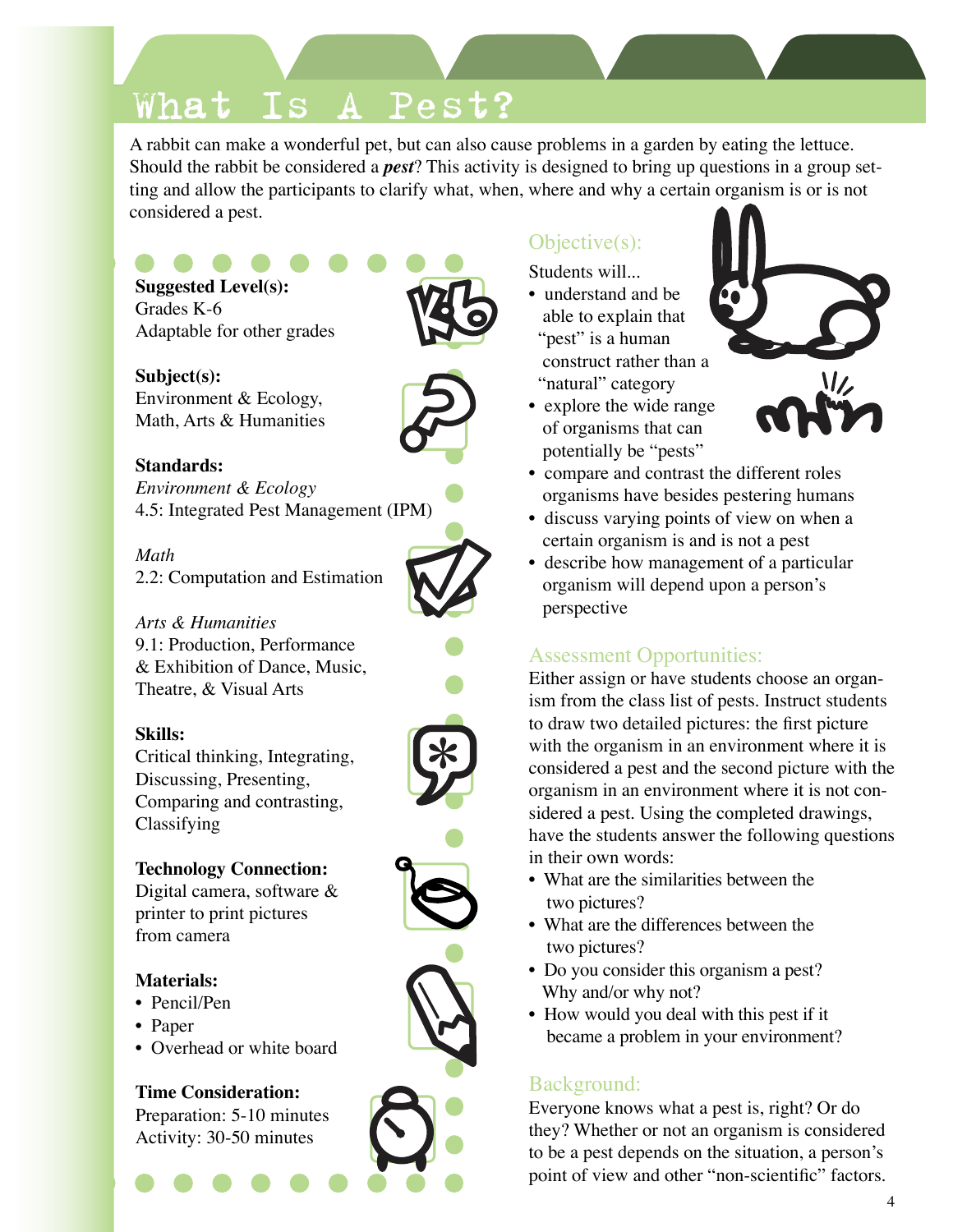## What Is A Pest?

Consider this statement. If there were no humans on earth, there would be no "pests". Or would there? Differing opinions about pest status often lead to controversy in private and public life about what to do about the "pest problem" at hand.

### Getting Ready:

All students should have a writing implement and paper. An overhead or white board can be used to record class information.

### Doing the Activity:

1. Form **small groups of 4-5 students**, each with a piece of paper. Write at the top of the paper:

Organism Is a pest when: Is not a pest when:

2. Students silently spend 5-10 minutes writing down the name of any organism they think might be a pest in the left-hand column. Write when or where it is a pest under the "Pest" column. List a situation when or where that SAME organism is NOT a pest in the far right-hand column.

| Organism | Is a pest when:                 | Is not a pest when: |
|----------|---------------------------------|---------------------|
| Raccoon  | in the garbage can in the woods |                     |

3. Within each group, compare notes by going around the table and each student reading his/her answers. The first student to read his/her answers will be the **group recorder** and will add each new organism mentioned to his/her list to create a master list. The group recorder will also note how many times the same organism(s) was mentioned (e.g. 4 out of 5 students in the group said mosquitoes).

4. Choose a **reporter** for each group to present the group's list of organisms to the class. Have a student write on the board all the organisms mentioned by the class and count the duplicate responses (e.g. 3 out of 6 groups mentioned house flies). If there were different opinions within a group about whether a specific organism is considered a pest, have students present the

different perspectives to the class.

5. Examine the "pest" column listing all the organisms mentioned by the class. How many times was each organism mentioned? Are these organisms typically referred to as annoying by humans?

6. Discuss the situations in which the organisms were listed as a "pest." What do these situations have in common? Are they human endeavors of some sort or spoiling something that humans' value?

7. Discuss the situations in which the organisms were listed as "not a pest." What do these situations have in common? Are they a role played by the species in the natural environment and/or their use as food, pleasure or research purposes for humans?

- 8. Brainstorm as a class:
	- Should potential pests be treated the same wherever they occur? Why or why not?
	- Is there a way we can now define when an organism is and is not a pest? How?

### Enrichment Activities:

1. Using the class information on the board, have students:

- Rank the "Top five pests according to Mr./Ms. Smith's class."
- Calculate the percent of the time specific pests were mentioned (e.g. 3) out of 6 groups mentioned "ants" as a  $pest = 50$  percent of the groups mentioned "ants" as a pest).
- Calculate how many different types of species are represented in the list (mammals, birds, plants, reptiles, etc.).

2. Have each student write the name of one organism they consider to be a "pest" on a half of a 3x5 index card for as many pest organisms they can think of. In small groups instruct students to classify the various organisms by similarities, habitat, *biome*, *ecosystem*, or by *taxonomy*, etc. **Science & Technology Standard 3.3 Biological Sciences**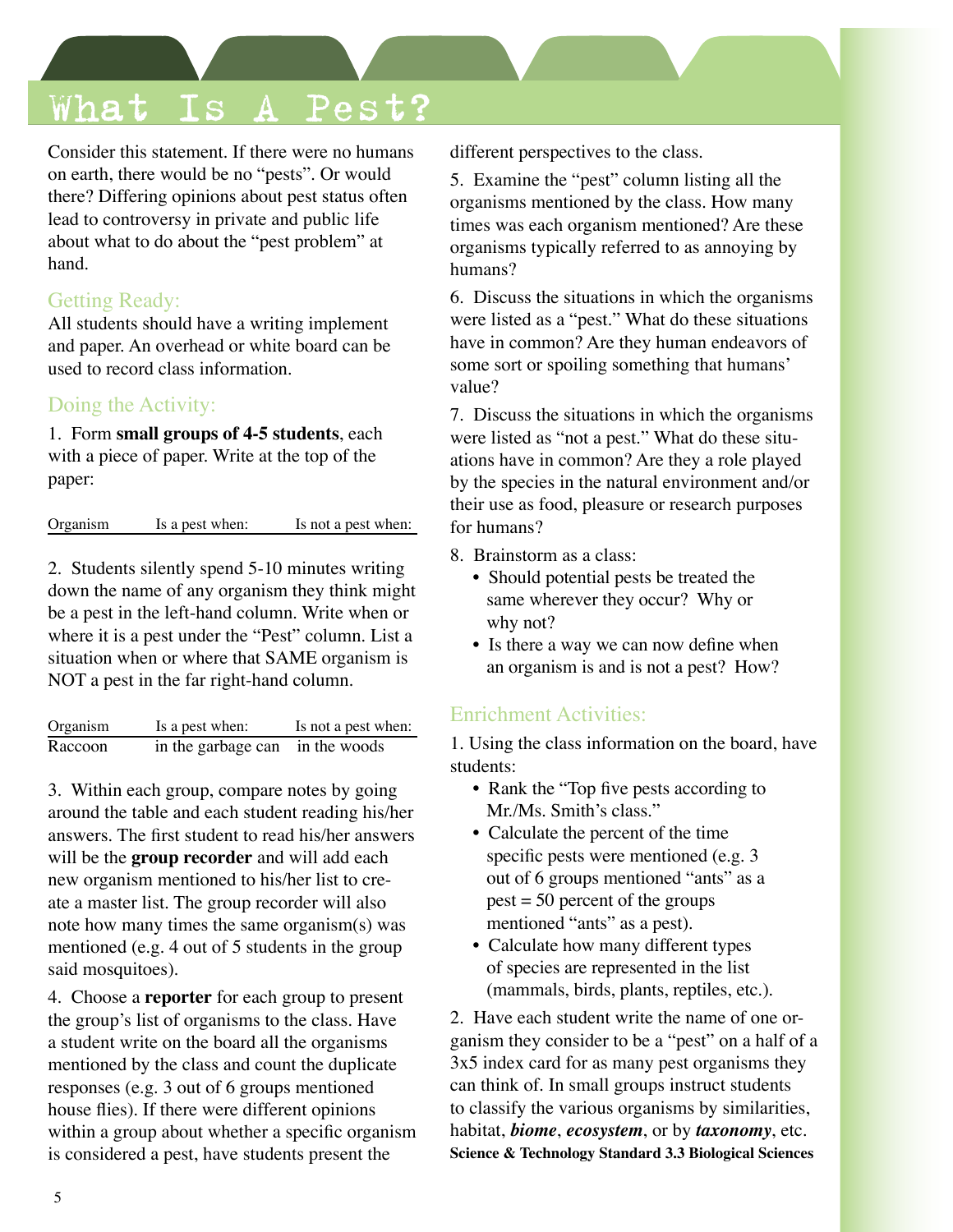## What Is A Pest?

. home environments. Use the photographs 3. Have students use a digital camera  $\bigcirc$ to take pictures of pest organisms they find in and around their school and to create a bulletin board showing pest species in different environments. On the bulletin board, divide the pictures showing in which environments an organism is considered a pest and in which environments they are not.

### For Younger Students:

1. Instead of writing the names of pest organisms on paper, turn this into a class discussion. Ask students to name pest organisms and when they may not be considered pests. Write the answers on the board. Choose several of the organisms listed to learn more about. Discuss the questions listed under Assessment Opportunities. Have students draw and color pictures of their favorite organisms and decide if they consider them to be pests.

### Reading Connection:

Depending on how it is used in the classroom, the following book can address PA Reading, Writing, Speaking, and Listening Standard 1.1: Learning to Read Independently and Standard 1.2: Reading Critically in All Content Areas.

• Pallotta, Jerry. *The Icky Bug Alphabet Book*. Charlesbridge Publishing. 1986.

This is a book that uses insects and other arthropods to convey the letters of the alphabet. Organisms included may or may not be described as pest species. Grades K-3. ISBN: 0-88106-450-5

Project notes:

Lyn Garling, with the PA IPM Program at the Pennsylvania State University, developed "*What is a Pest*".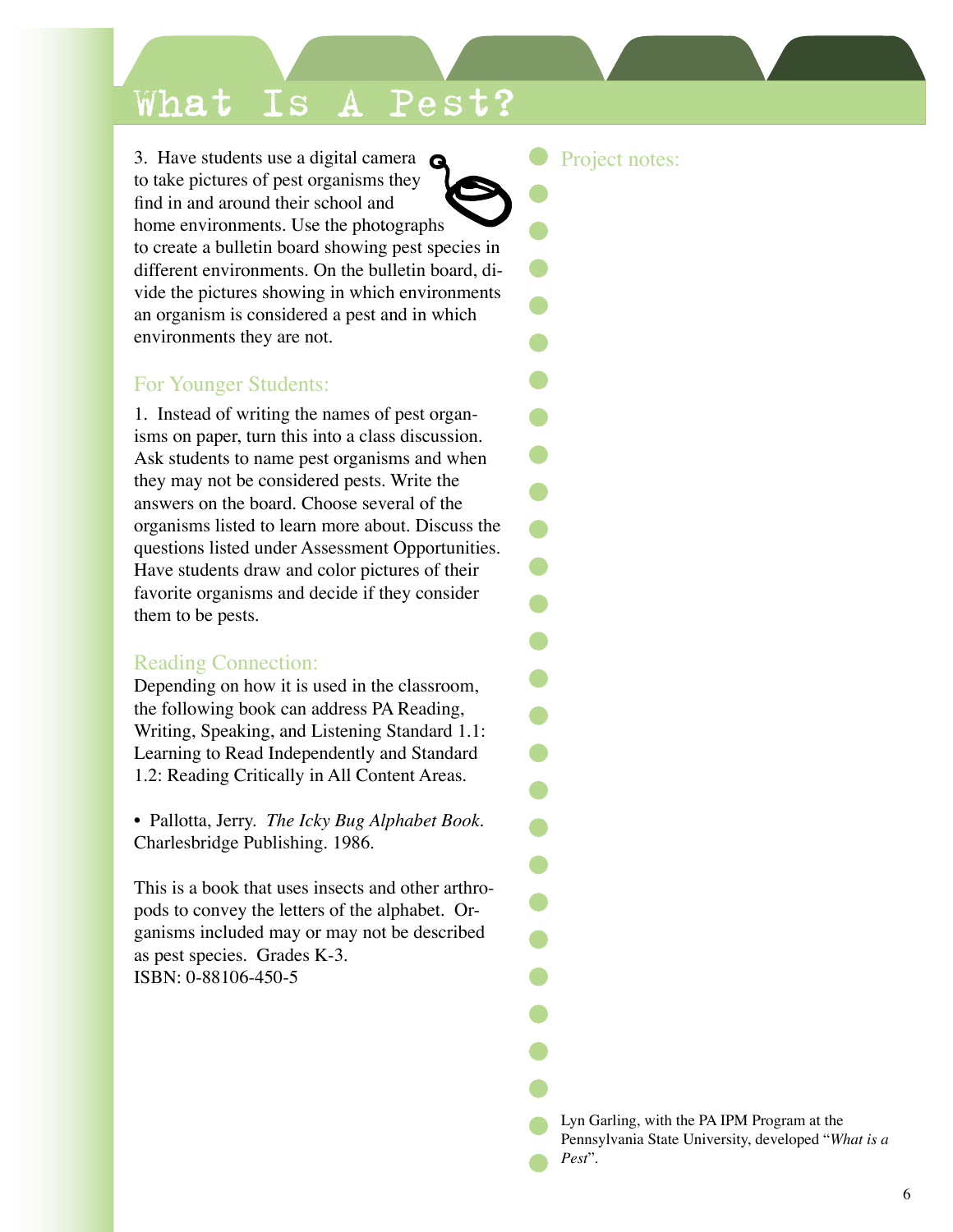## Mouthpart Madness

Understanding the basic biology of a pest is a key component to implementing proper Integrated Pest Management (IPM) techniques to manage that pest. In this activity students will explore the four major kinds of *insect* mouthparts and apply that knowledge to devising management techniques.

#### **Suggested Level(s):** Grades 3-5 Adaptable for other grades

#### **Subject(s):** Environment & Ecology,

Arts & Humanities

### **Standards:**

#### *Environment & Ecology*

- 4.5: Integrated Pest Management (IPM)
- 4.6: Ecosystems and Their Interactions
- *Arts & Humanities*
- 9.1: Production, Performance & Exhibition of Dance, Music, Theatre, & Visual Arts

### **Skills:**

Critical thinking, Participating, Discussing

### **Technology Connection:**

Internet resources, Digital camera

### **Materials:**

- (2) paper plates
- Crackers
- Peanut butter
- Honey, jelly, or pudding
- Straw cut in half
- Small soft drink cups with lids and slits for straws
- Long-necked, wide-mouth bottle
- Soft rubber or plastic tubing (long enough to reach bottom of bottle)

### **Time Consideration:**

Preparation: 10 minutes Activity: 20 minutes

### Objective(s):

Students will... • identify the four major kinds of



- insect mouthparts and explain how they work • examine how specific mouthparts can limit food
- resources and in what *niche* an organism can survive • apply insect biology, specifically mouthparts
- and feeding habits, to pest management techniques

### Assessment Opportunities:

- Students can research and build an anatomically correct insect using various materials. Younger students can paint a rock to look like an insect. Set up specific requirements for the project. Possible guidelines:
- Model must represent an actual insect or other arthropod
- Model must be accurate in shape, color, anatomy, and proportions
- Write a description of the insect and include
	- The common name of the insect
	- Where it's found (geography)
	- A description of its habitat and what it eats
	- When and why this insect may be considered a pest or descride when and why it's not considered a pest
- An explaination of IPM tactics that can be used to manage this pest

Some of these guidelines were taken from Pennsylvania State University's Build-a-Bug contest rules. Go to **http://entscied. cas.psu.edu/Fair.html** for more information on entering this contest. Or you can hold your own!

### Background:

The old adage "you are what you eat" takes on a different twist with insects. When *arthropods* came on the scene, the main new *adaptation* they had was jointed appendages, including the complex workings of the insect mouth. This was very different from their worm-like ancestors. The same basic moveable pieces of machinery that make up the insect mouth have been modi-







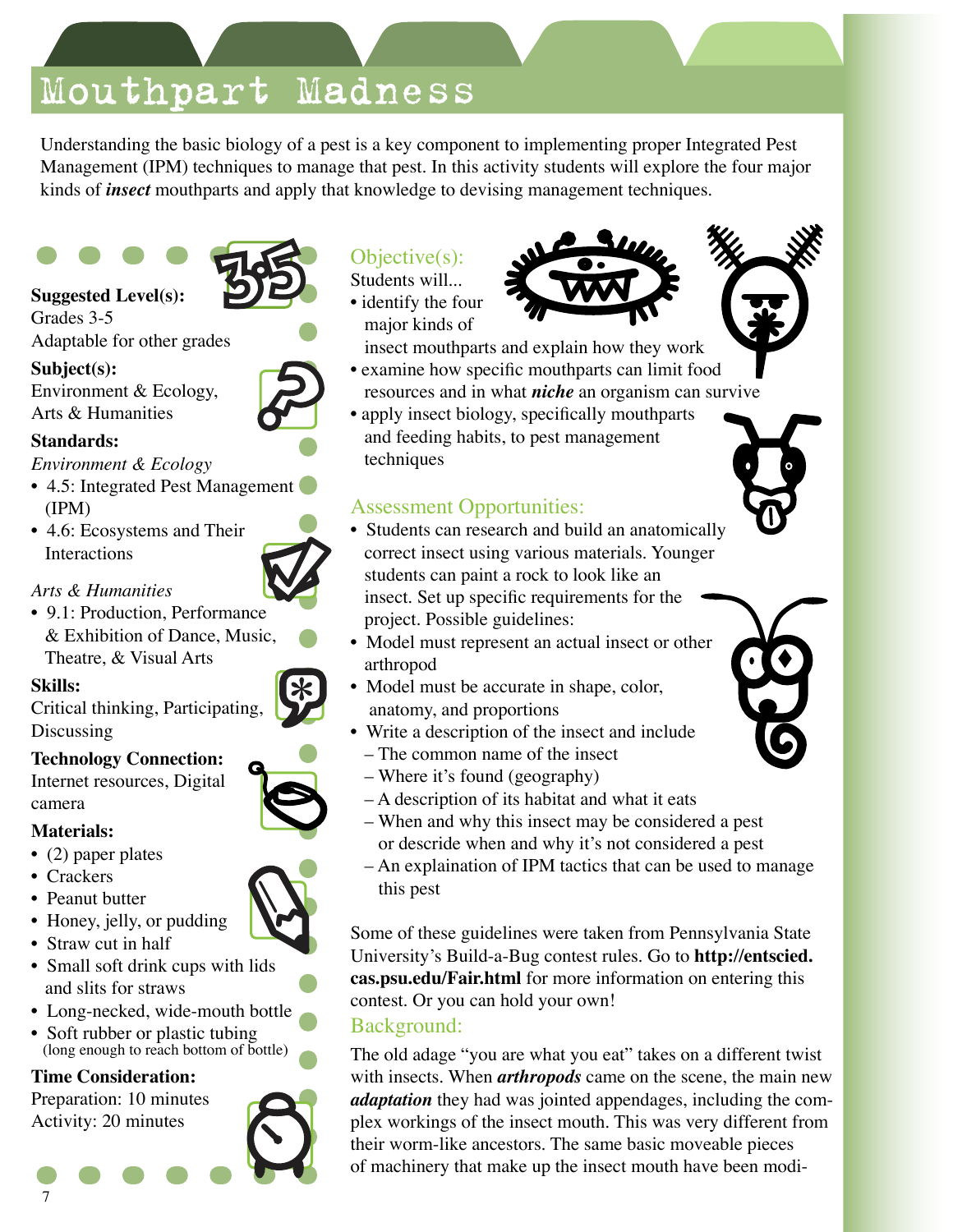8

## Mouthpart Madness

fied in several key ways to allow the insects to specialize on certain food types. Consequently, if a certain type of damage is present on a leaf, whole groups of insects are either implicated or exonerated.

There are four basic types of insect mouthparts: chewing, piercing/sucking, sponging/lapping, and siphoning. There are also some adult insects, such as the mayfly, which do not have any mouthparts because they don't feed as an adult.

• The chewing mouthpart can rip, bite, and tear

food. Examples of insects with chewing mouthparts include caterpillars, cockroaches, ants, and grasshoppers.

• Piercing/sucking mouthparts work like a syringe. They are long tubes that are pierced into plant or animal tissue and suck out fluid or blood. Insects with this type of mouthpart include aphids and mosquitoes.

• The next type of mouthpart is the sponging/ lapping mouthpart. The housefly is a common

insect pest with this mouthpart. They extend a tongue-like structure to the surface and lap up or absorb the liquid like a sponge. Sometimes the food source is not liquid so the insect first spits on the food to make it liquid and then laps it up.

• Siphoning is the final basic type of mouthpart, and it works like a straw. Moths and butterflies some organisms go through their

For example, the *larval stage* of a butterfly is a caterpillar, which has chewing mouthparts, different from the adult stage. The two stages occupy different ecological niches in an ecosystem.

An ecological *niche* can be defined as the location and role or job for which a species is well suited within its community, including its habitat, what it eats, its activities, and its interactions with other living things. Different species can compete for the same niche, but will not occupy the exact same niche for very long. For example, a mammal, bird or insect may compete for the same flower resource, nectar. Each organism can extract the nectar successfully because of special adaptations. Not all organisms can occupy this particular niche for various reasons, including feeding methods. When dealing with pest species such as insects, it is important to understand the biology and life cycle of the organism and to know what niche it occupies when designing an appropriate IPM plan.

### Getting Ready:

- 1. Set the following items out on a table:
	- small cup containing water with "to-go" lid (fill with enough water for the straw to reach it)
	- one long-necked bottle with a little water in the bottom
	- one paper plate with honey, jelly, or pudding on it
	- one paper plate with peanut butter holding a cracker up on edge
	- other various "cups" (if available) with different levels of water in them, some open, some with different lids with slits or holes

### Doing the Activity:

1. Select four volunteers to form the insect team.

2. Instruct each person to put their hands behind their back. Hands cannot be used in this activity.

3. Assign each person an insect type and the associated mouthpart. Hand out the straw and tubing accordingly. (Additional pests and items can be added at the teacher's discretion)



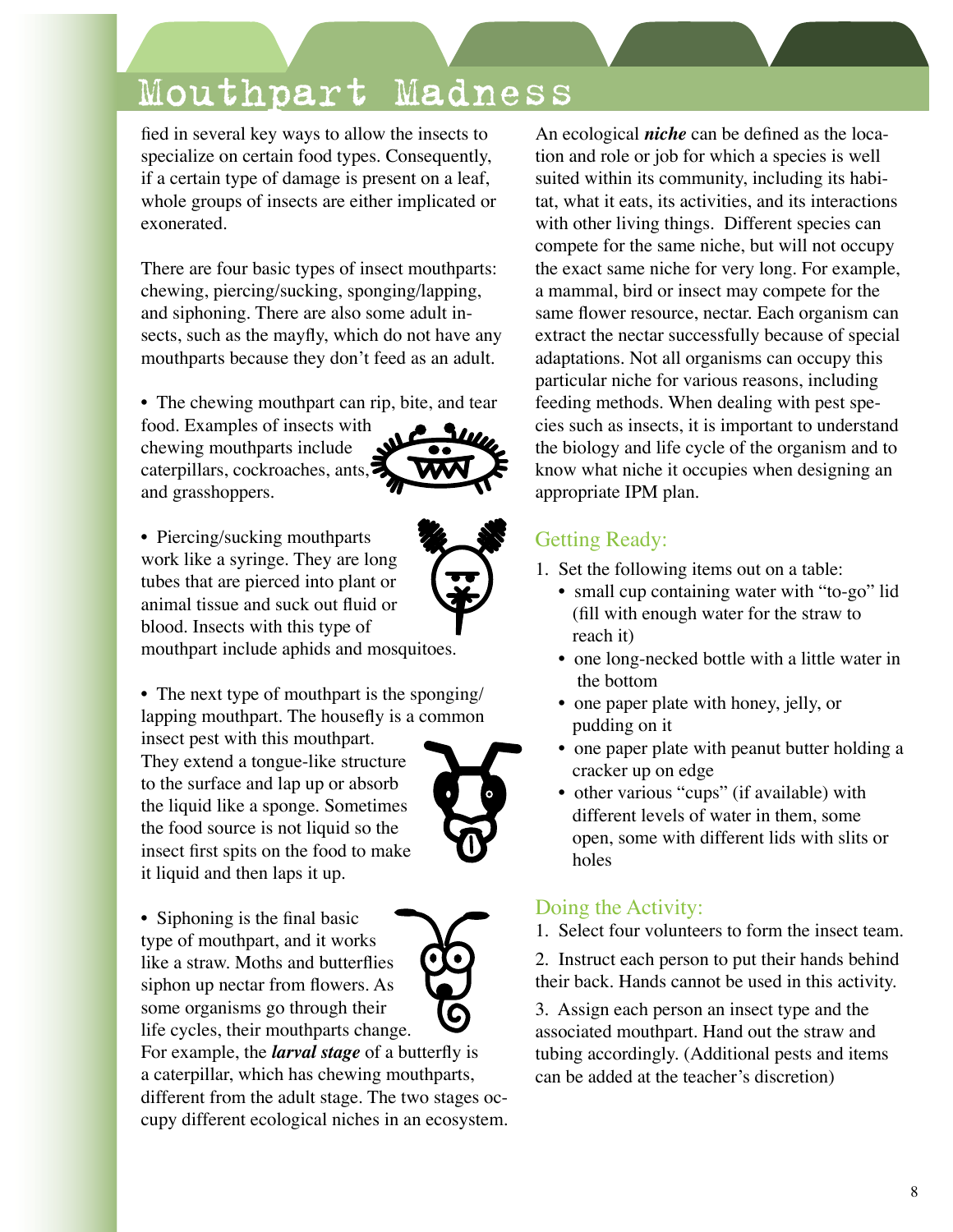## Mouthpart Madness

| Insect           | Type of mouthpart | Use in activity |
|------------------|-------------------|-----------------|
| Caterpillar      | Chewing           | only use teeth  |
| Squash bug       | Piercing/sucking  | only use straw  |
| Housefly         | Sponging/lapping  | only use tongue |
| <b>Butterfly</b> | Siphoning         | only use tubing |

4. Instruct the team to go after the kind of food they can eat on the table in front of them. Remember, no hands!!

5. Ask the "insects" questions as they are trying to get to the food sources: "Housefly, can you eat leaves?" (The cracker stuck in the peanut butter represents a leaf) "Caterpillar, can you drink nectar from a flower?" (The water inside the cups and bottles represents nectar). "Squash bug and butterfly, can you feed from the same source as the other insects?"

6. Discuss with students how knowing the mouthpart of an insect can help with finding the correct IPM tactics to use if the insect is considered a pest. Points to emphasize:

- By looking at the damage on a plant, deter mine the type of mouthpart that could cause the damage. This can eliminate or implicate specific insect groups. *Proper identification of the pest is the first step in IPM!*
- If in the IPM plan it is decided to apply an insecticidal soap or other *pesticide*, will it affect the pest? For example, if you apply a chemical on the leaf surface that will kill an insect only when the leaf is eaten, it won't affect an insect with a piercing/sucking mouth part. Why not? So not only was the pest not managed, but the chemical may kill beneficial insects with chewing mouthparts occupying that niche.

### Enrichment Activities:

1. Take students outside and around the school property to look for evidence of pests and

damage to plants. Collect various leaves exhibiting damage and decipher what type of mouthpart could have caused the damage. Observe the surroundings where the plant was collected to see if there are any insects that may be the cause of the damage. Use a digital camera to record the findings. If you cannot take students outside, bring in a collection of damaged plant parts inside the classroom for study and research possible culprits of the damage. Discuss what else besides insects might cause leaf damage.

### For Younger Students:

1. Limit the number of



mouthparts being studied to chewing mouthparts and siphoning mouthparts. Allow students to practice "eating" with these two mouthpart types. Purchase caterpillars, such as Painted Lady caterpillars and have students observe the eating patterns of the caterpillars. Eventually the caterpillars will enter the *pupal stage* and emerge as Painted Lady Butterflies, which have siphoning mouthparts. Students can observe

the butterfly mouthparts before releasing them into the wild by feeding the butterflies homemade nectar such as a sugar water.



### Reading Connection

Depending on how they are used in the classroom, the following books can address PA Reading, Writing, Speaking, and Listening Standard 1.1: Learning to Read Independently and Standard 1.2: Reading Critically in All Content Areas.

• Hickman, Pamela. *Starting with Nature: Bug Book*. Kids Can Press. 1999.

This book introduces students to a variety of common insects found in the United States. Includes several insect activities. Grades 3-6. ISBN: 1-55074-653-7.

• Whalley, Paul. *Eyewitness Books: Butterfly & Moth*. Dorling Kindersley Limited. 1988. This book provides an in-depth look at the life cycle and behaviors of many butterfly and moth species. Pictures are excellent. Grades 4-8. ISBN: 0-394-89618-1.

Lyn Garling with the PA IPM Program at the Pennsylvania State University developed "*Mouthpart Madness*".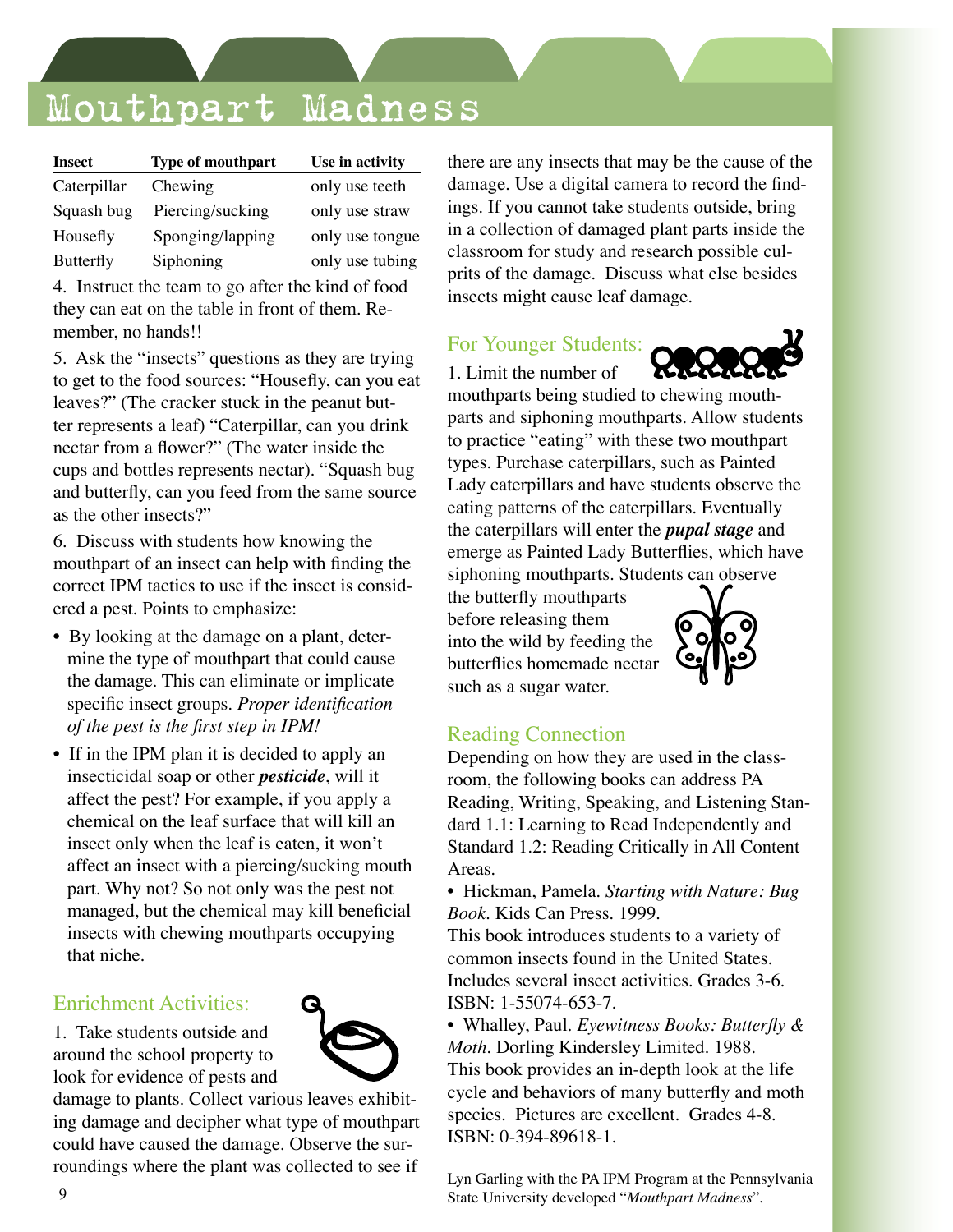Integrated Pest Management (IPM) involves understanding pest behavior so a less-toxic, preventative strategy for control can be implemented. For rodent pests such as mice and rats, the commonly used poisonous baits called "rodenticides," are actually highly *toxic* to all mammals and birds. Physically removing rodents is a much safer tactic, but what are the best ways to catch a mouse in the house? Should you

get a cat or set a trap? If you set a trap, what direction should it face to successfully catch the mouse? Students use observations and data collection to explore mouse behavior and determine the best way to set a trap to catch a mouse.

### **Suggested Level(s):**

Grades 2-6

### **Subject(s):**

Science and Technology, Environment & Ecology, Math

### **Standards:**

- *Science and Technology*
- 3.2 Inquiry and Design

*Environment and Ecology* 

- 4.5: Integrated Pest Management (IPM) *Math*
- 2.2 Computation and Estimation
- 2.6 Statistics and Data Analysis

### **Skills:**

Observing, Data collecting, Interpreting and Applying data, Graphing

### **Technology Connection:**

Internet resources, Graphing programs

### **Materials** *(per class or group)***:**

- (1) Terrarium with a lid or cardboard box (14" x 20" and 15" deep)
- (1) Piece of blank paper cut exactly to fit the bottom of the terranium or box
- (1) Ruler or meter stick
- (1) Black marker
- (1) Mouse
- (1) Clock with second hand
- Various types of mousetraps, including a snap trap
- Pencil and Data sheet

### **Time Consideration:**

- Preparation: 10 minutes
- Activity: 30-45 minutes (includes graphing time)



- Students will... • conduct an experiment by observing, collecting and analyzing behavioral data
- write a *hypothesis* before beginning the experiment and then accept/reject the hypothesis based on data collected
- apply knowledge of mouse behavior gained from the experiment to propose appropriate IPM tactics to managing mouse infestations

### **Assessment Opportunities:**



Instruct students to design and run their own experiment using the mouse/mice to learn more about mouse behavior. Sample ideas include:

- What diameter tunnel do mice prefer to travel through?
- What food sources do mice prefer?
- How many trials will it take a mouse to learn where a food source is locate without making mistakes getting there?

After the experiment, have students analyze the data collected and apply it to helping manage mouse populations when they are pests.

For additional ideas and experiments with other animals, please see the following book:

 • Kneidel, S., 1999. *Classroom Critters and the Scientific Method*. Fulcrum Publishing. ISBN#: 1555911188

### **Background:**

Mice and rats are often mistaken for one another. The house mouse is a nocturnal rodent that is commonly found in and around homes, farms, barns, open fields, and other establishments. They are small, grayish brown in color and can measure up to 7.5 inches in length, including the tail. They have pointy noses, large ears, small

10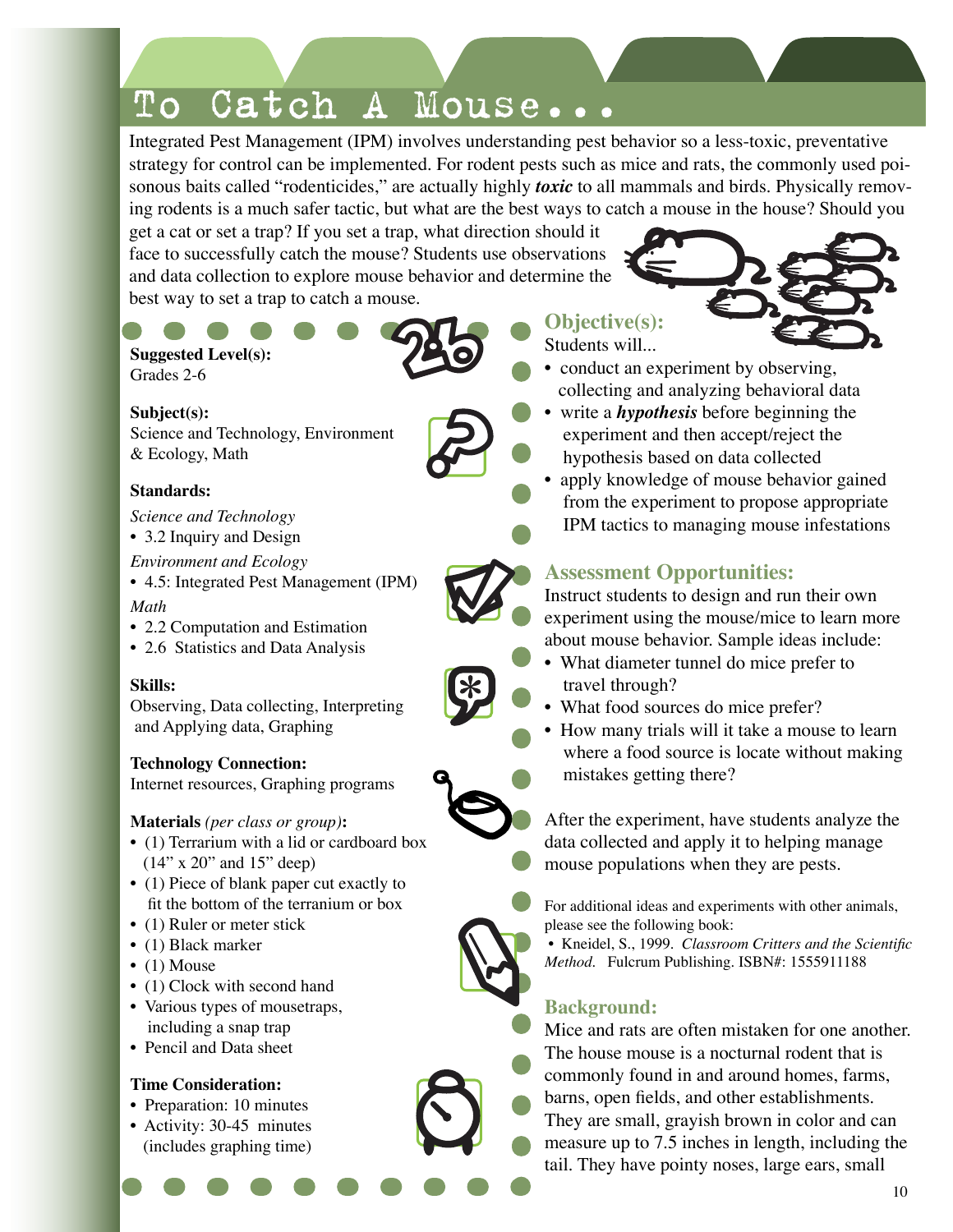feet, and whiskers. An adult house mouse can weigh up to an ounce, but most average around 1/2 to 3/4 of an ounce. They usually prefer grains and seeds, but will eat a variety of foods if they are present. They get water from the food they eat but will drink water if it is available. The average house mouse lives approximately 9-12 months. A female can produce five to ten litters in a year with each litter usually containing 5-6 offspring. Young mature 6-10 weeks after birth. This can create a large population of mice in a relatively short period of time. Calculating the reproduction rate of mice can be a wonderful opener to this activity. Refer to *Enrichment Activity 1* found at the end of this lesson for more details.

The house mouse can be very destructive. They build their nests out of shredded material such as paper, cloth, and wood chips, feathers, fur or other materials they can find. Mice have very strong teeth and can gnaw through many materials including lead and copper piping, aluminum, wood, sheetrock, and plastic during their search for food and nesting materials. Besides destroying materials and food, mice may also be *vectors* of disease. Because of the damage mice can cause and the diseases they may carry, it is important to prevent these pests from entering an establishment or properly controlling them if an infestation already exists. Seal openings, remove food, and choose traps that are appropriate to the pest and the situation. Using these and other Integrated Pest Management (IPM) techniques can minimize risks to both human and environmental health when managing rodent pests, such as the house mouse.

### **Getting Ready:**

1. Decide if the experiment will be done as a class or in small groups. If done as a class, use a *terrarium* so all students can observe the mouse. If done in small groups (2-4 students) either a box or terrarium can be used.

2. For younger students, having additional adult supervision is strongly recommended if the experiment is going to be conducted in small groups.

### **Doing the Activity:**

1. Cut a blank piece of paper to fit exactly in the bottom of the empty terrarium or box.

2. Using a pencil, draw a rectangle on the paper that is 2 inches (5 cm) from the outer edge at all points. Trace over the rectangle with the black marker.

3. Place the paper in the empty terrarium or box with the rectangle facing upwards. The pattern creates a "racetrack" around the outer edge within the container.

4. Write a hypothesis. Will the mouse spend most of its time against the wall (in the "racetrack") or in the center of the terrarium or box?

5. Assign the following roles to the students. If working in groups, no more than 4 per group is recommended.

- **Data Recorder:** Records the location of the mouse (next to the wall or in the center) on data sheet
- **Timer**: Lets Data Recorder and Watcher know when to collect the data (at timed intervals)
- **Watcher** \*: Constantly watches the mouse and says where the mouse is located when time is called
- **Mouse Handler** \*: Places the mouse in the ter rarium/box and removes it after the experiment (\* These two roles can be combined with the roles of Data Recorder and Timer for smaller groups)

6. *Safety!* Go over the proper techniques of handling mice. Mice can bite even if they've been handled often. For skittish mice, hold the mouse by the base of the tail. This will not hurt them. Cup the other hand under the mouse's body and gently place the mouse in the empty terrarium/box. Do not pick the mouse up by the tip of the tail. This can be painful to the mouse and the tail may break. Emphasize that no harm is to come to the animal and that anyone who touches the mouse, must wash their hands thor-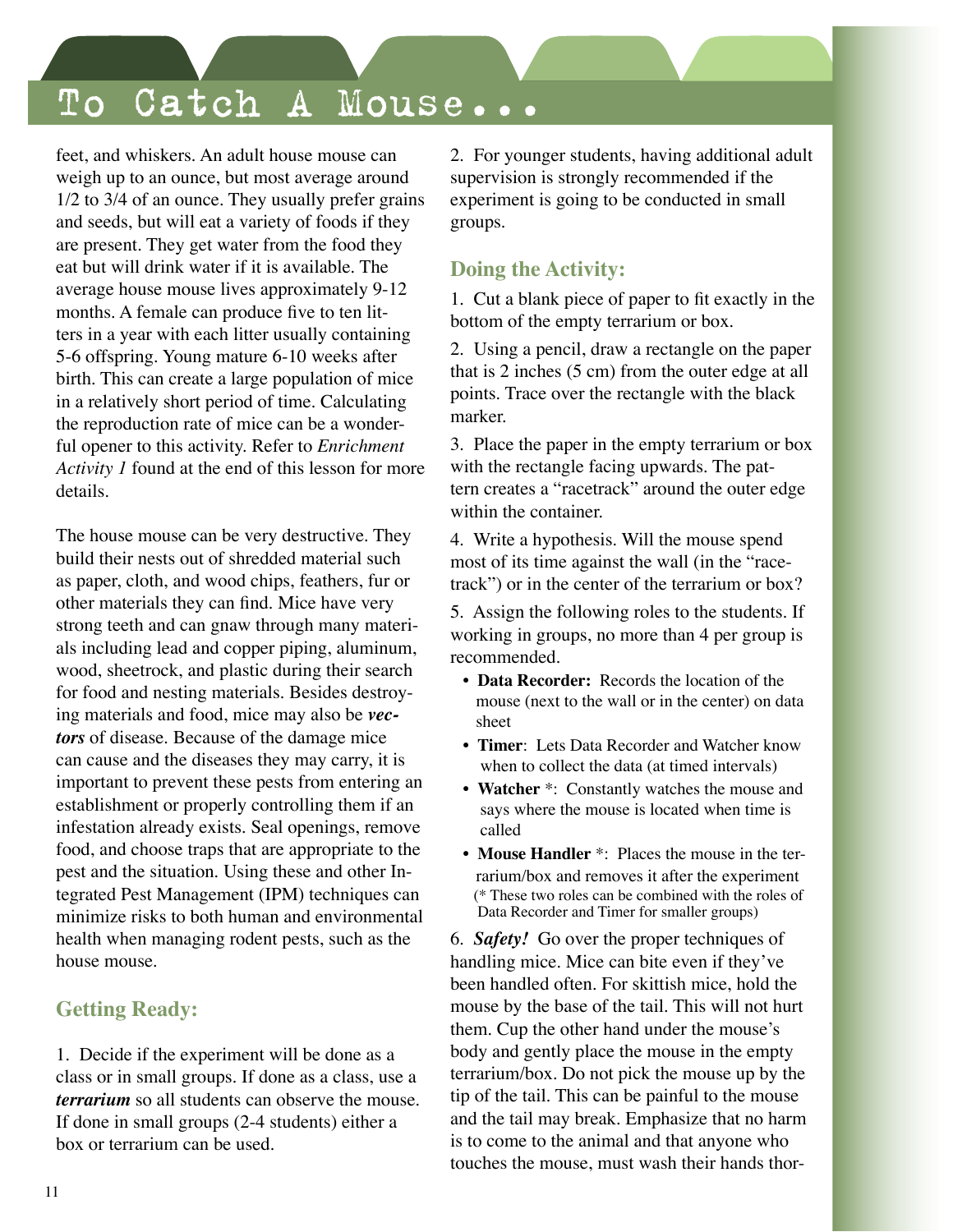oughly when finished.

7. The **Mouse Handler** places the mouse in the terrarium/box. At the same time, the **Timer** begins watching the clock.

8. *Trial 1*: For 2 minutes, the **Timer** announces ten-second intervals. Every ten seconds, the **Watcher** tells the **Data Recorder** where the mouse is located, either against the wall or in the center. The mouse is considered "against the wall" if over  $1/2$  of the mouse's body is between the container's side and the black rectangle line. The **Data Recorder** records where the mouse is located under "data collection" on the data sheet.

9. After 2 minutes, have the students change roles. If this will not happen quickly, remove the mouse from the terrarium/box so it does not become habituated to it, which may alter the data.

10. *Trial 2*: Continue recording data every ten seconds for 2 additional minutes duplicating the steps from trial one. After all trials are complete, students within a group should copy the data collected by the **Data Recorder** onto their own papers. Answer the remaining questions on the data sheet.

11. Using the data collected by the group, create a bar graph. Develop an appropriate title for the graph and properly label the x-axis and y-axis. Have students graph the data they collected on the computer.

12. Use the graph and the data collected to answer the following questions:

- Why do you think the mouse spends most of its time in this location?
- How can humans use this information to help control mice that are pests?
- What type of trap would you use to catch a mouse? Why? In what location and direc tion should the trap be placed to have the highest success rate of catching a mouse? Why should it be set it up this way? Re search different types of mousetraps avail able on the Internet.

### **Enrichment Activities:**

1. Calculate how many offspring one female mouse can produce in a year. On average, one female mouse can have five to ten litters in a year with each litter usually containing 5-6 offspring. Calculate total offspring for both the minimum (5) litters per year and the maximum (10) litters per year. Take the activity further by considering the offspring (use 6 offspring for easier division). If the original female had 6 offspring per litter and 1/2 of them were female, calculate the total offspring for each of these 3 females per litter.

2. Identify the *independent* and *dependent* variables, as well as the *control variables* for the experiment (see glossary for definitions).

3. Explore the school for evidence of mouse activity and areas where mice could enter the building. Talk with administrators and pest control operators for the school about what is being done to prevent a mouse problem or to manage the mouse population within the school.

### **Reading Connection**

Depending on how it is used in the classroom, the following book can address PA Reading, Writing, Speaking, and Listening Standard 1.1: Learning to Read Independently and Standard 1.2: Reading Critically in All Content Areas.

• Kalman, Bobbie and Jacqueline Langille. *What is a Rodent?* Crabtree Publishing Company. 2000.

This is a book from "*The Science of Living Things*" series. Examines the basics of rodent physiology, habitat, diet, and behavior. Focuses on several common rodent species. Grades 1-6. ISBN: 0-86505 951-9

Amber Gray with the PA IPM Program at the Pennsylvania State University adapted "*To Catch a Mouse*" from Exploring Urban Integrated Pest Management "Classroom Experiments with Mice" developed by Michigan State University Pesticide Education, 2001.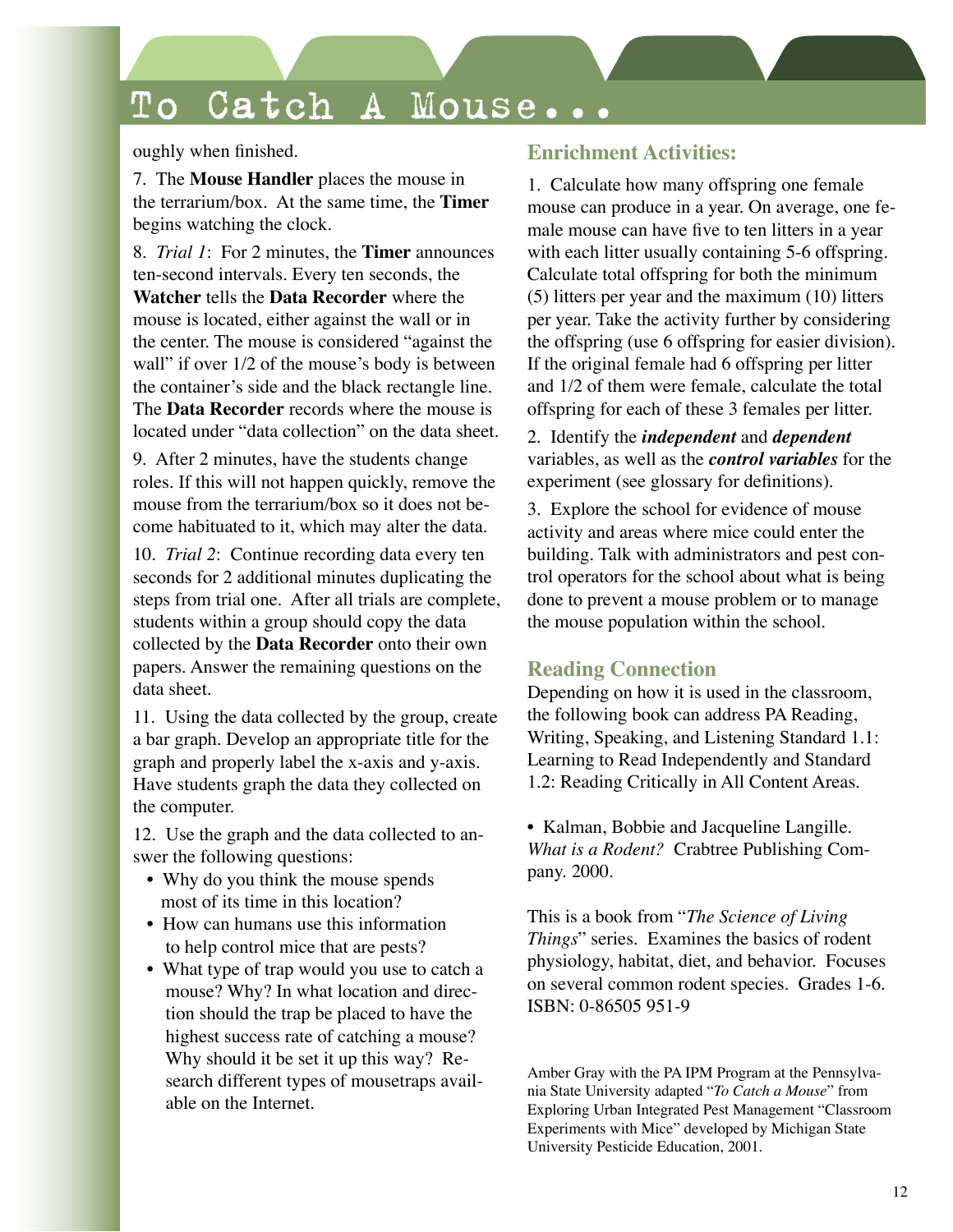| Name: |  |  |
|-------|--|--|

Date:



Question: Do mice spend most of their time against the wall or in the center of an area? 

Data Collection: Record tally marks in the appropriate category

TRIAL 1

| Next to the Wall                                       | Center of Terrarium/Box                                       |
|--------------------------------------------------------|---------------------------------------------------------------|
|                                                        |                                                               |
|                                                        |                                                               |
|                                                        |                                                               |
|                                                        |                                                               |
| Total number of tally marks<br>for "Next to the Wall": | Total number of tally marks<br>for "Center of Terrarium/Box": |

|--|--|

| Next to the Wall                                       | Center of Terrarium/Box                                       |
|--------------------------------------------------------|---------------------------------------------------------------|
|                                                        |                                                               |
|                                                        |                                                               |
|                                                        |                                                               |
|                                                        |                                                               |
| Total number of tally marks<br>for "Next to the Wall": | Total number of tally marks<br>for "Center of Terrarium/Box": |

Conclusion: Conclusion:

Was your hypothesis accepted or rejected based on the data you collected? Accepted or Rejected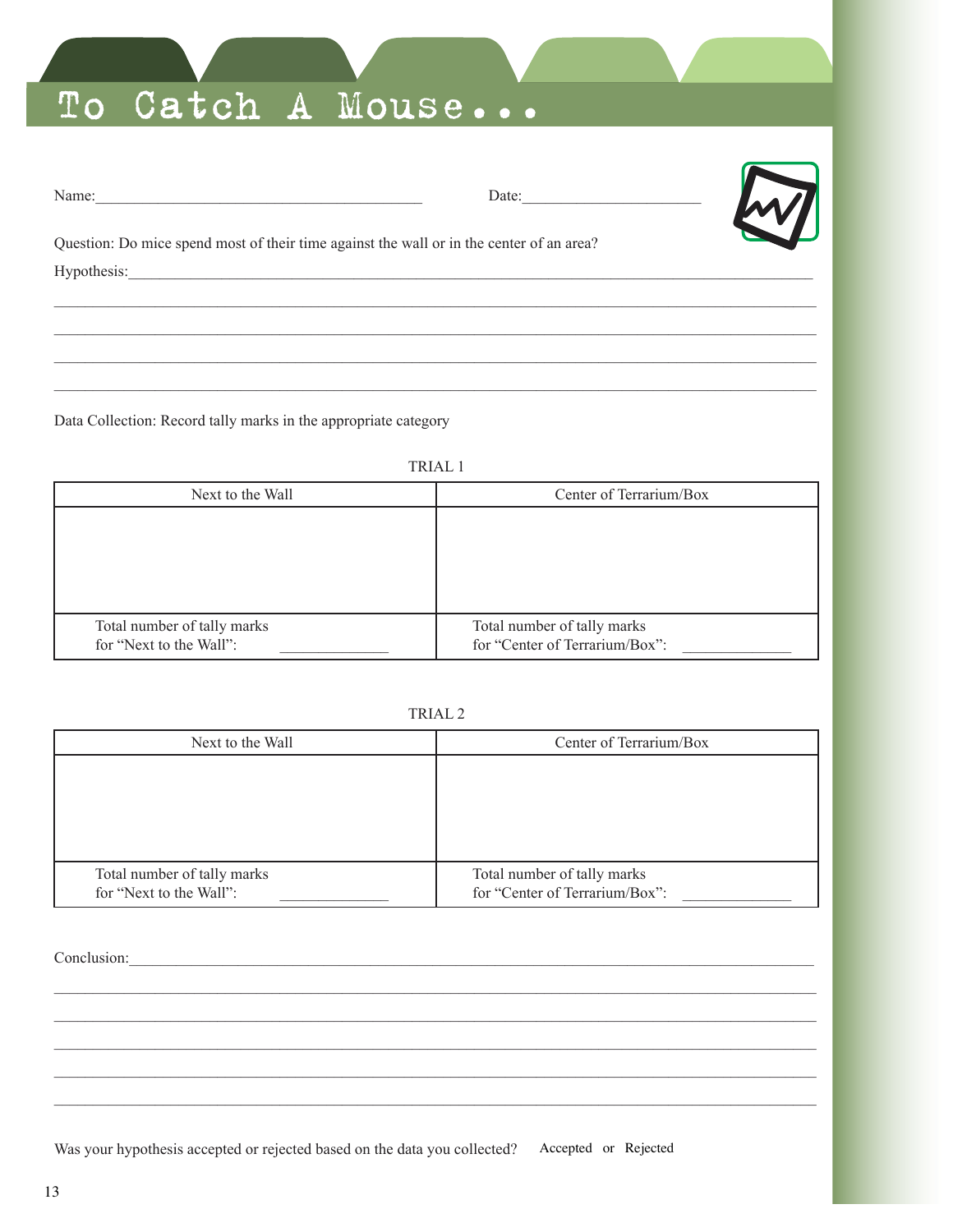## Caution! Warning!! Danger!!!

What is a pesticide? What is it used for? Who should use a pesticide? Many individuals  $\cdot$ use some form of pesticide to manage a variety of pests that may be found in and around the home. However, these and other chemicals are often times stored within the reach of children. This activity is designed to help students keep themselves safe from pesticide exposure.



Grades 1-3 Adaptable for older students

**Subject(s):** Environment & Ecology, Health, Safety, & Physical Education

### **Standards:**

*Environment & Ecology* 4.5: Integrated Pest Management (IPM)

*Health, Safety, and Physical Education* 10.2 Healthful Living

### **Skills:**

Observing, Critical thinking, Discussing, Presenting, Creating, Applying

### **Technology Connection:**

Digital camera, Software and printer to print photos from camera

### **Materials** *(per class or group)***:**

- Empty containers
- Pesticide labels
- Common household items (see "Getting Ready" for specifics)
- Plastic pest species (ant, roach, mouse)
- Children's plastic toys
- "Mr. Yuk" stickers (see last page of lesson)

### **Time Consideration:**

- Preparation: Up to several hours
- Activity: 45-60 minutes



**Objective(s):** Students will...

- define the term pesticide and identify common household pests that chemicals may be used to manage
- recognize specific information required to be on a pesticide label, including *signal words*
- discuss actions that can be taken to promote pesticide safety with peers and adults and apply it to their home environment

### **Assessment Opportunities:**

Have students create a "Pesticide Safety" bulletin board, poster, or brochure to display in the school. Include simple things individuals can do to keep pests from coming into the home such as removing food and water sources. Bulletin board, poster, or brochure should address proper pesticide safety behavior.

### **Background:**

Pests enter areas where humans don't want them because the pests are searching for food, water, and shelter. When employing an Integrated Pest Management (IPM) approach to managing pests, there may be situations that warrant using a pesticide in conjunction with other tactics.

A pesticide is a chemical used to kill a pest organism. There are many classes of pesticides. Several common ones are listed below:

- **Insecticide** kills insects
- **Herbicide** kills weeds
- **Rodenticide** kills rodents
- **Fungicide** kills fungi
- **Bactericide** kills bacteria

Notice that all classes of pesticides end with the





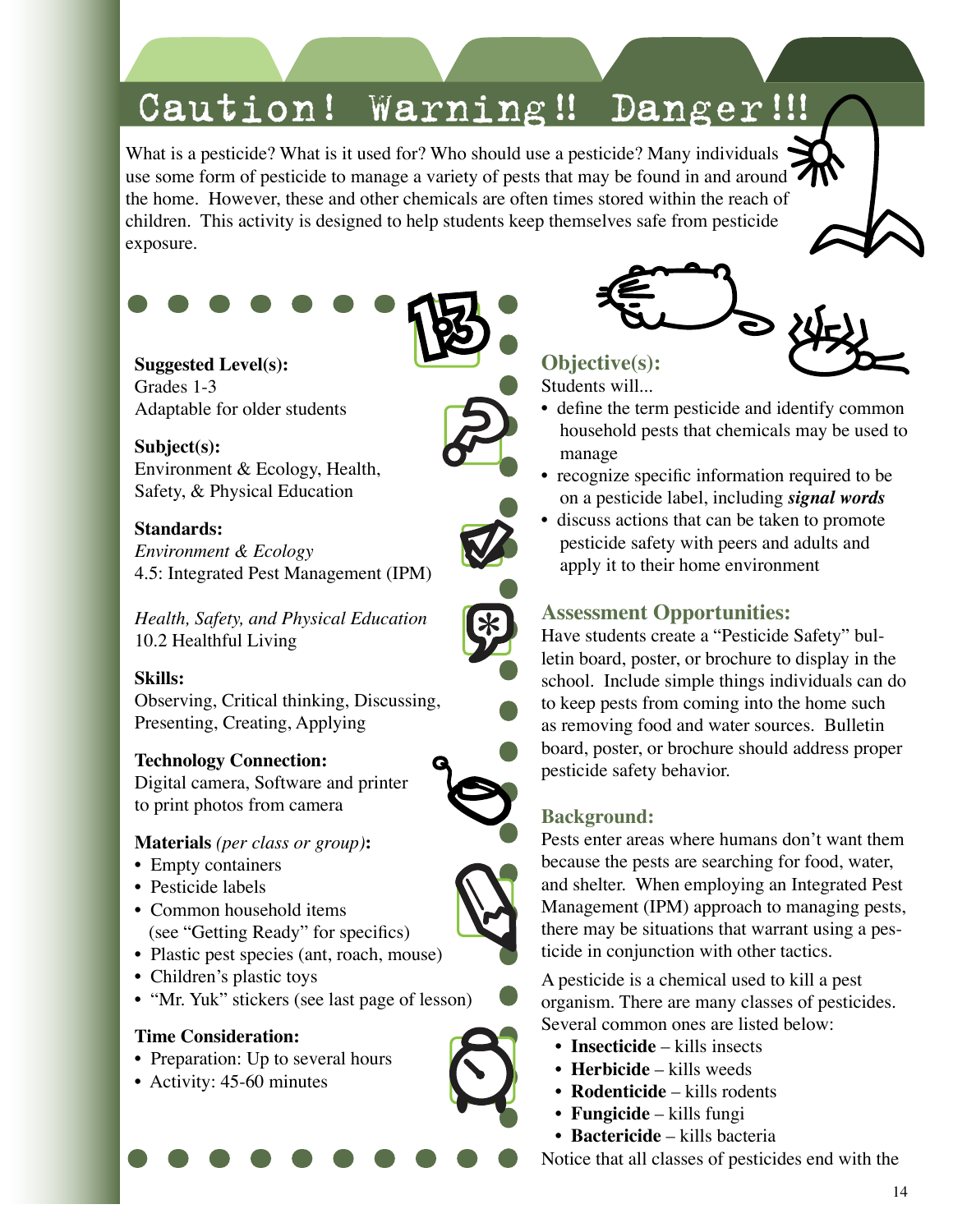## Caution! Warning!! Danger!!!

same suffix. The suffix "-cide" means "to kill."

Not reading the pesticide label and improper use of a pesticide can result in illness or poisoning. Reading and understanding a pesticide label can be tricky, but every pesticide label must contain specific information. Every container has a signal word printed on it, which indicates the potential hazard level to humans. Beginning with the least harmful and increasing to the most harmful "**Caution**," "**Warning**," "**Danger**," and "**Danger-Poison**" are the signal words used on chemical labels. Children need to recognize these signal words and learn not to touch, eat, or drink from these containers. It is important for adults to know what information can be found on labels to help answer questions students may have. For more information on pesticide labels and the information found on them, visit **http:// www.epa.gov/pesticides/label/**.

Pesticides should be stored in a locked cabinet when not in use. They should not be stored under a sink, in a low cabinet or on a shelf where children and pets can access them. Never pour or place pesticides into a different container for storage. Do not smell, drink, or eat a pesticide or anything that was placed into a pesticide container. Pesticides are very dangerous and can make a person sick if they are inhaled, ingested, or get in the eyes or on the skin. Pesticide residue can remain on an item even after it is wiped off.

### **Getting Ready:**

This activity can be done several ways, depending on the situation and supplies available. This version sets up "mock" rooms found in and around a house. Each room is considered a station. Pictures or a felt board can be used in place of the stations.

1. Purchase clean, empty spray bottles and containers in various sizes. Photocopy actual pesticide lables, download labels created by PA IPM for this activity from **www.paipm.org**, or develop your own pesticide labels. Attach the

labels to the empty containers.

2. Decide which rooms in and around the home you want to simulate. Possible suggestions include:

- The kitchen and under the kitchen sink
- Hall closet
- The bathroom and under the bathroom sink
- The garage
- Laundry room
- Basement

3. Decide where each station will be set up. Check to see if there are more appropriate places available around the school, such as the cafeteria or janitorial closets. Take pictures with a digital camera of room(s) to show students if other options aren't available.

4. Set up the stations with the pesticide containers and other items commonly found in those rooms. Also include common pest species. Examples for the kitchen and garage appear below:

#### *For the kitchen place the following items in, around or under the sink:*

Ant/roach killer, ant bait stations, anti-bacterial cleaners, bleach, crumbs, pieces of food, water, dust rags, paper towels, cooking utensils, trash bags, trash can, cleaning sponges, plastic ants, roaches, etc.

#### *For the garage place the following items in, on and around shelving:*

Lawn care items, weed pesticides, insect repellant, flea/tick shampoo for pets, children's toys, buckets, gardening equipment, garbage can, dog/ cat food, recycling bin, plastic mouse/rat, etc.

5. As a class, discuss the following questions and points before visiting the stations.

- What common pests are found in homes?
- What are pests looking for in homes?
- Why/how to manage the pest? Discuss IPM.
- What is a pesticide? Identify signal words.
- Proper safety behaviors around pesticides.<br>• Explain "*Mr. Yuk*" \* **MR. YUK**
- Explain "*Mr. Yuk"\** poison education symbol in US.

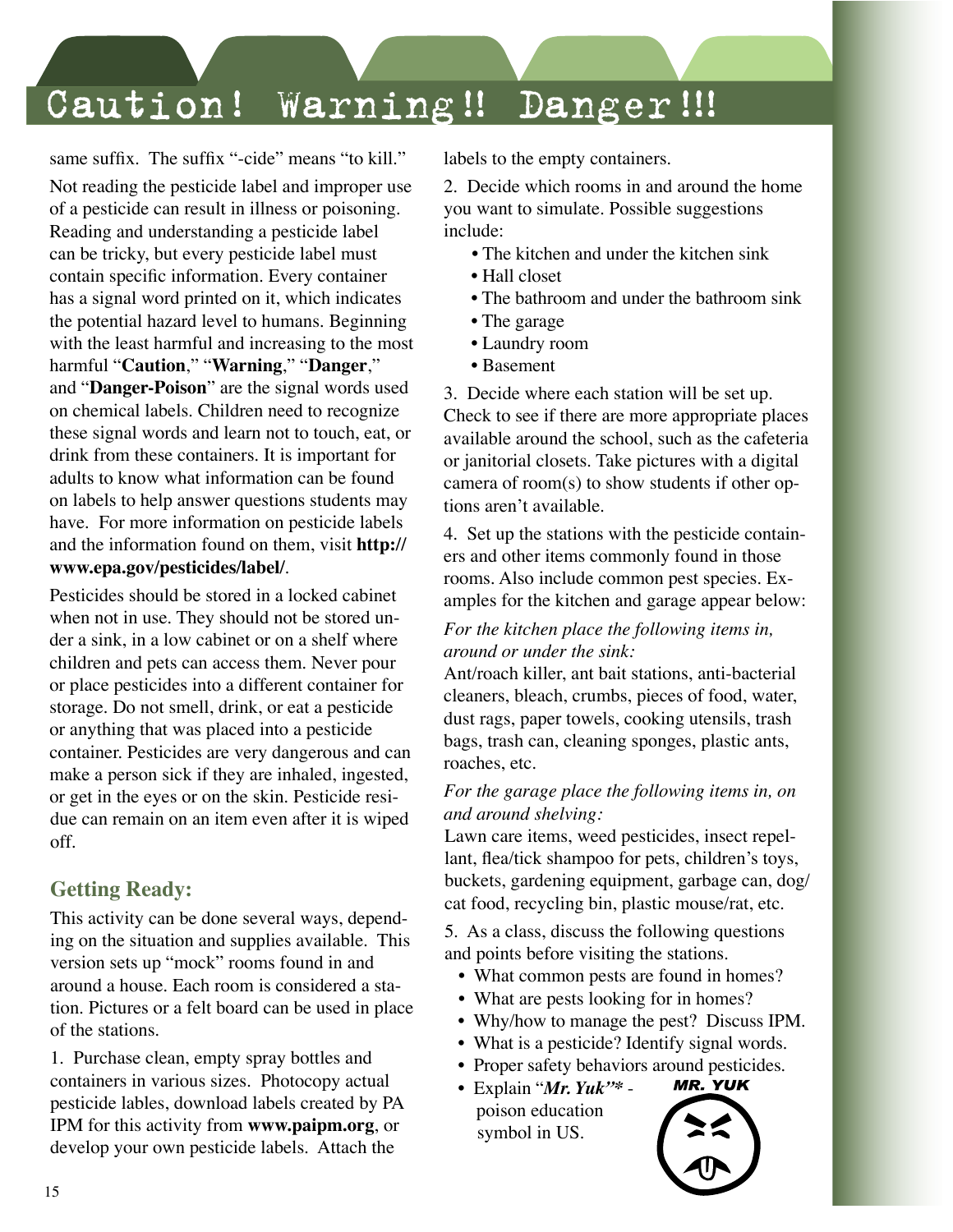## Caution! Warning!! Danger!!!

### **Doing the Activity:**

1. In small groups or as a class, have students visit each station making notes about what pests are present, what pesticides they see, the signal words on the containers, and safety concerns about where the pesticides are located.

2. Come back as a class and discuss what students found and what they suggest should happen in each room to keep themselves and others safe from pesticides. What preventative measures can be taken to keep pests out – think IPM. Where would they put Mr. Yuk stickers? As a class create a pesticide safety check-off list of items to look for as they go through rooms in their own home and list simple ideas of what they can do to make their home safer.

3. Send a copy of the check-off list and a sheet of Mr. Yuk stickers home with each student. With an adult at home, have students go through the check-off sheet and place Mr. Yuk stickers on dangerous chemicals. Students should report back to the class about what they found in their home.

### **Enrichment Activities:**

1. Invite a representative from your county cooperative extension office or the local poison control center to talk with the class about pesticide safety. Invite parents and guardians to attend as well.

2. Take pictures of rooms before and after Mr. Yuk stickers are placed on dangerous containers. Use the pictures on a bulletin board or poster display.



#### *For Older Students:*

1. Tell students they are a pesticide safety inspector. They are going to be inspecting a house looking for pesticide safety issues. After their inspection they will be writing a report to the homeowners about what they found and their recommendations for change.

2. Visit the Penn State Pesticide Education Program web site at http://www.pested.psu.edu/.

Look under "Youth and K-12 Educators" for related activities and games. Students can solve puzzles and chase D.B. Pest throughout a house while answering questions on pesticide safety and Integrated Pest Management.

For Mr. Yuk information and stickers contact: Pittsburgh Poison Center Children's Hospital of Pittsburgh 3705 Fifth Ave. Pittsburgh, PA 15213-2583 412-692-5325 http://www.chp.edu/mryuk/05a\_mryuk.php

Amber Gray with the PA IPM Program and the Pennsylvania State University developed *"Caution! Warning!! Danger!!!"*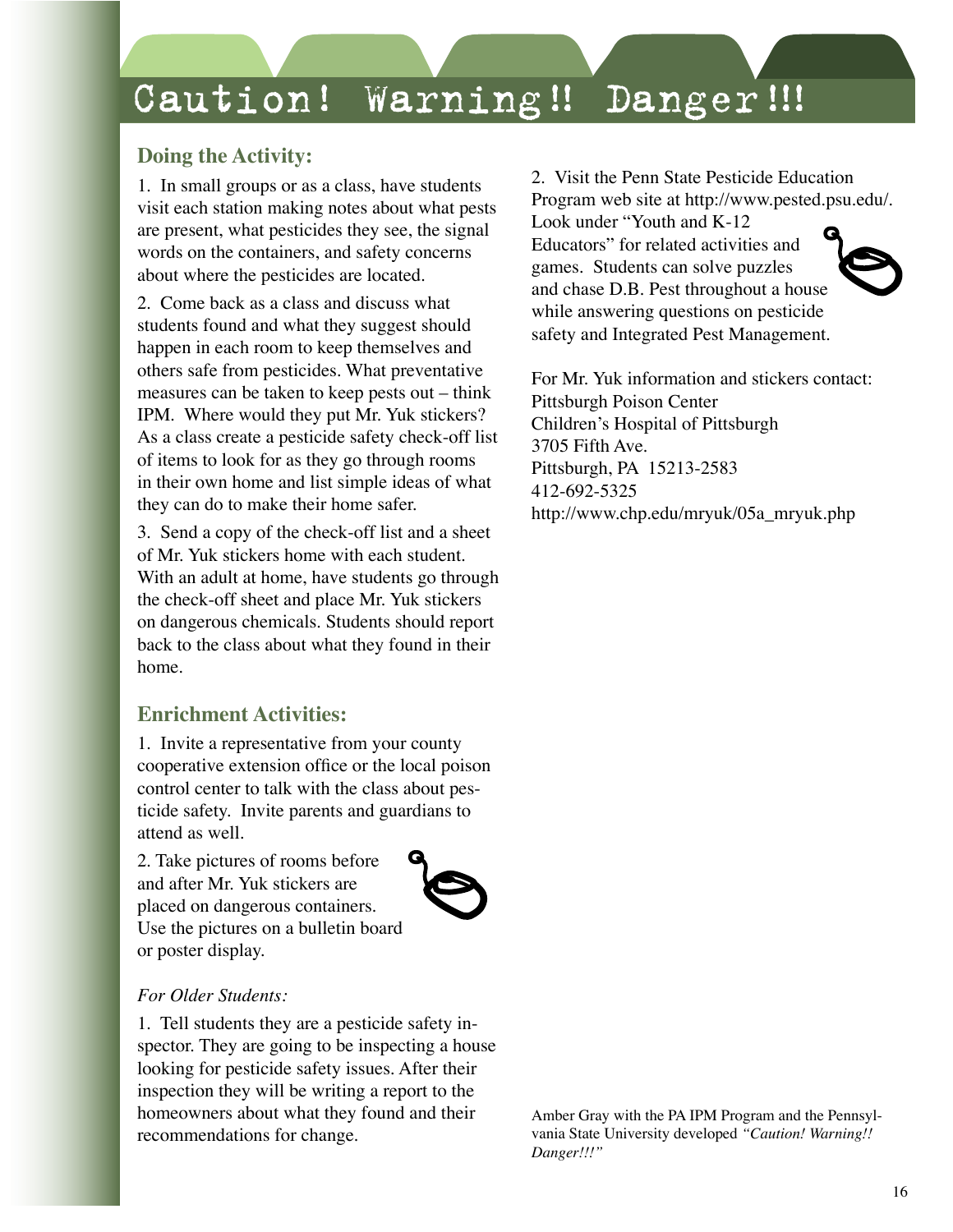## Glossary

**Action Threshold –** The size of a pest population at which something must be done to manage it before it becomes too large. Factors to consider when determining how many pests are too many: Health hazards, economic damage, cosmetic damage, and personal tolerances.

**Adaptation –** Modification of an organism or its parts that makes it more fit for existence under the conditions of its environment.

**Arthropod –** The phylum that contains organisms with jointed legs and segmented bodies. Includes insects, spiders, crustaceans, etc.

**Biome –**A major regional or global biological community, such as grassland, forest, or tundra, characterized chiefly by the dominant forms of plant life and the prevailing climate.

**Ecosystem –** A system formed by the interaction of a community of organisms with their environment.

**Host –** Any organism on or in which another organism lives.

**Hypothesis –** A proposed explanation for an observation, phenomenon, or scientific problem that can be tested by further investigation.

**Insect –** Any of a large class of small, usually winged, invertebrates (animals without backbones), such as beetles, flies, wasps, etc., having three body parts and three pairs of legs.

**Integrated Pest Management (IPM) -** A scientifically based decision-making process, which incorporates a variety of technological and management tactics to achieve long-term, environmentally sound pest suppression. Common-sense pest control focused on using multiple tactics and stressing prevention and other least toxic methods.

**Larval Stage –** The second developmental stage for an insect that has a four-stage life cycle: egg, larva, pupa, adult. A larva is the immature, wingless, feeding stage of an insect that undergoes complete metamorphosis to transition to the adult stage.

**Mr. Yuk -** The most commonly used and recognized poison education symbol in the United States. The Mr. Yuk face is used on product labels of hazardous materials to indicate they are poisonous.

**Niche -** The unique position occupied by a particular species, conceived both in terms of the actual physical area that it inhabits and the function that it performs within the community, where a living thing is found and what it does there. The term "niche" can include habitat, food sources, activities and interactions with other living things. Due to competition, two species are not expected to share the same exact niche for long.

**Pathogen –** Something that causes disease or death in an organism.

**Parasite –** An organism that lives on or in another organism (the host), causing harm to it.

**Pest** – An organism that is troublesome or destructive to people or their property. Pests can include some insects, fungi, weeds, animals, bacteria, etc.

**Pesticide** – A chemical product designed to kill pest species.

**Predator** – An organism that kills and eats other organisms.

**Prey** – An animal that another animal eats.

**Pupal Stage** - The third developmental stage for an insect that has a four-stage life cycle: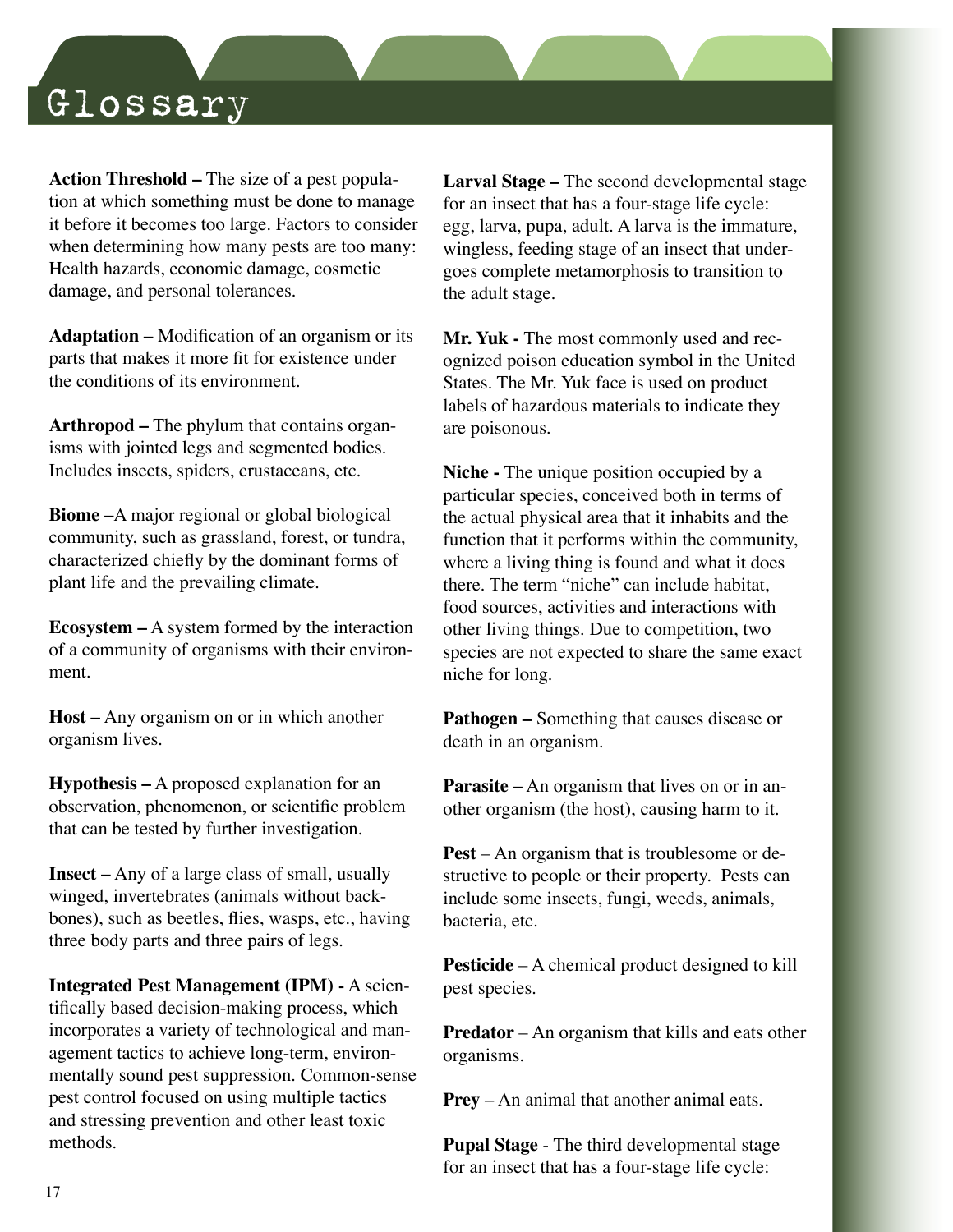## Glossary

egg, larva, pupa, adult. The pupa does not feed and is usually immobile while it transforms from the larva to the adult stage.

**Signal Words** – A word printed on a pesticide label to indicate the potential hazard level to humans: Caution (least hazardous), Warning, Danger, or Danger-Poison (most hazardous).

**Taxonomy** – The science dealing with the description, identification, naming, and classification of organisms into an ordered system that indicates natural relationships.

 $\blacksquare$ 

 $\bullet$ 

 $\bullet$ 

Ð

**Terrarium** – a transparent enclosure for keeping or raising plants or small animals indoors.

**Toxic** – A word that means "poisonous in certain amounts."

**Toxicity** – The degree to which a substance is toxic.

**Variables** – Factors present in a scientific experiment. Types of variables:

• Independent Variable: the factor that is manipulated or changed in an experiment

• Dependent Variable: the factor that responds to or is determined by the independent variable in an experiment

• Control Variables: all factors that remain unchanged in an experiment.

**Vector** – An organism that transmits a pathogen or disease-producing organism.

### **Notes and Additional Terms**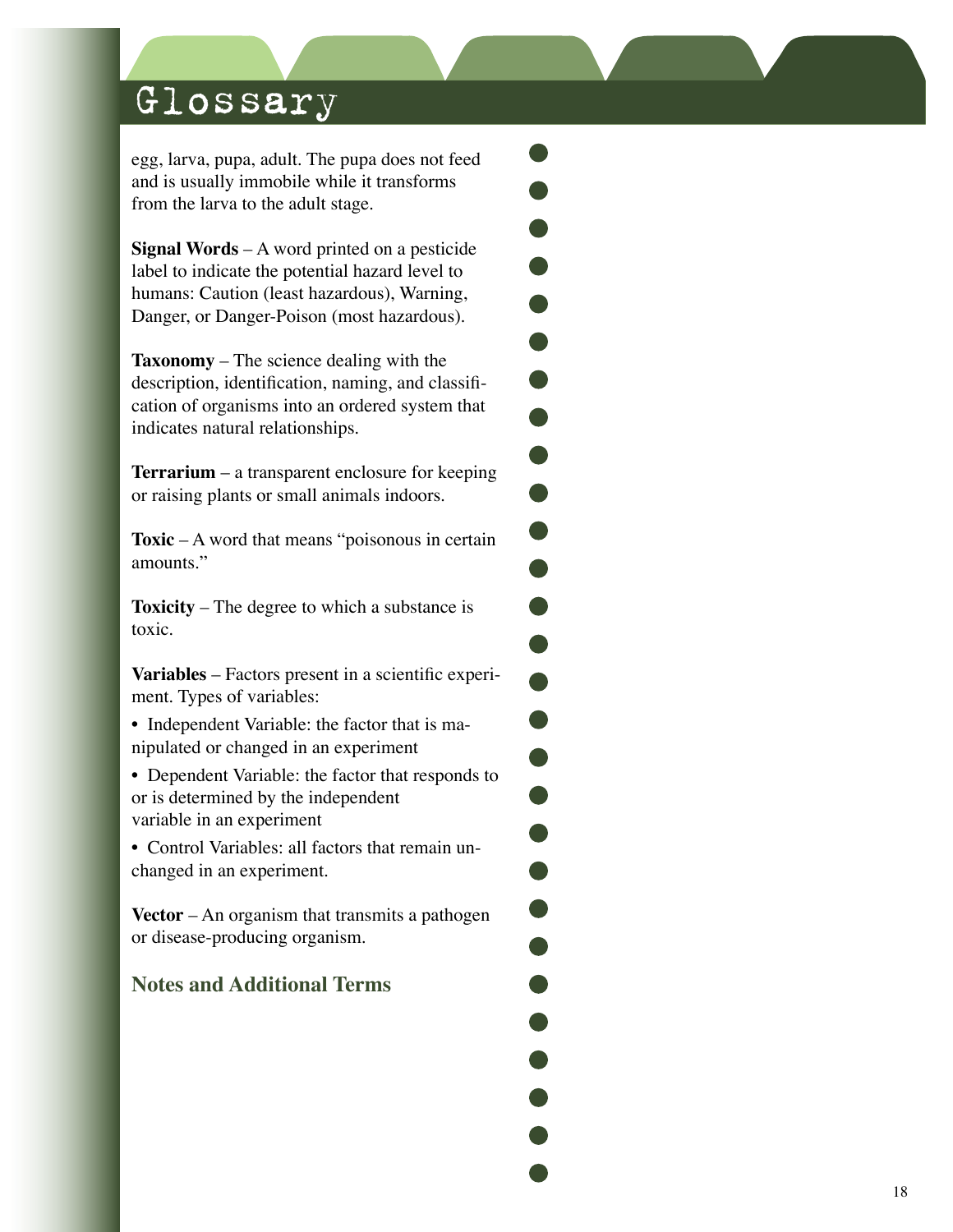Environment & Ecology Academic Standard 4.5: Integrated Pest Management (IPM)

What is integrated pest management (IPM)? Why is it important enough to be included in the Pennsylvania academic standards? At one time or another, pests have bothered us all because pests occur in every environment. It may be the unwanted ants in the kitchen, flies buzzing in the house, or rabbits eating the vegetables out of the garden that drives humans to find ways to manage the problem. But do we choose the most effective and environmentally safe ways to solve the problem?

IPM is a scientific approach to pest management that emphasizes preventing pest problems before they get out of hand. IPM stresses the importance of proper pest identification and the use of multiple tactics when managing a pest problem. The use of non-chemical methods such as proper maintenance and removing access to food and water are the first lines of defense. While chemical pesticides are sometimes used when dealing with pest species, IPM focuses on choosing effective, less toxic, safer products. Some tactics used to control pests can have detrimental side effects. For example, pesticide misuse can pollute the environment as the pesticides enter the air, soil, and water sources. Several pesticides that have been banned for decades can still be found in water samples taken today. Pesticides can also impact human health as they enter our bodies or get on our skin. IPM strikes a balance by reducing pest populations to acceptable levels as well as protecting the environment and human health. As society, science, and technology change, ideas, practices, and the information available does as well.

The Pennsylvania Department of Education is dedicated to educating students about science, technology, and the environment and ecology. In the fall of 2001, the Pennsylvania State Board of Education and the Regulatory Review Commission voted on newly proposed academic standards. The decision was unanimous and the Science and Technology and the Environment

and Ecology Academic Standards were adopted. Integrated pest management is the fifth standard under the subject of Environment and Ecology.

The academic standards identify for educators what students need know at certain levels of their education. Teachers are required to teach subject matter put forth in the academic standards. In Pennsylvania, students are then tested on the standards using the Pennsylvania System of School Assessment (PSSA). Scores are used to identify problem areas for particular students and improve curriculum and instruction. Because IPM is an academic standard, K-12 teachers are required to cover this subject area, even if they don't have background knowledge on the subject matter. IPM questions can and will be seen on future PSSA tests. The Pennsylvania Integrated Pest Management Program (PA IPM) at the Pennsylvania State University and the Pennsylvania Department of Agriculture are dedicated to assisting educators in gaining the knowledge and skills necessary to effectively teach IPM in the classroom and to help students become good decision makers. The IPM Jump Start lessons are designed to help teachers and elementary students take the first leap into learning about IPM.